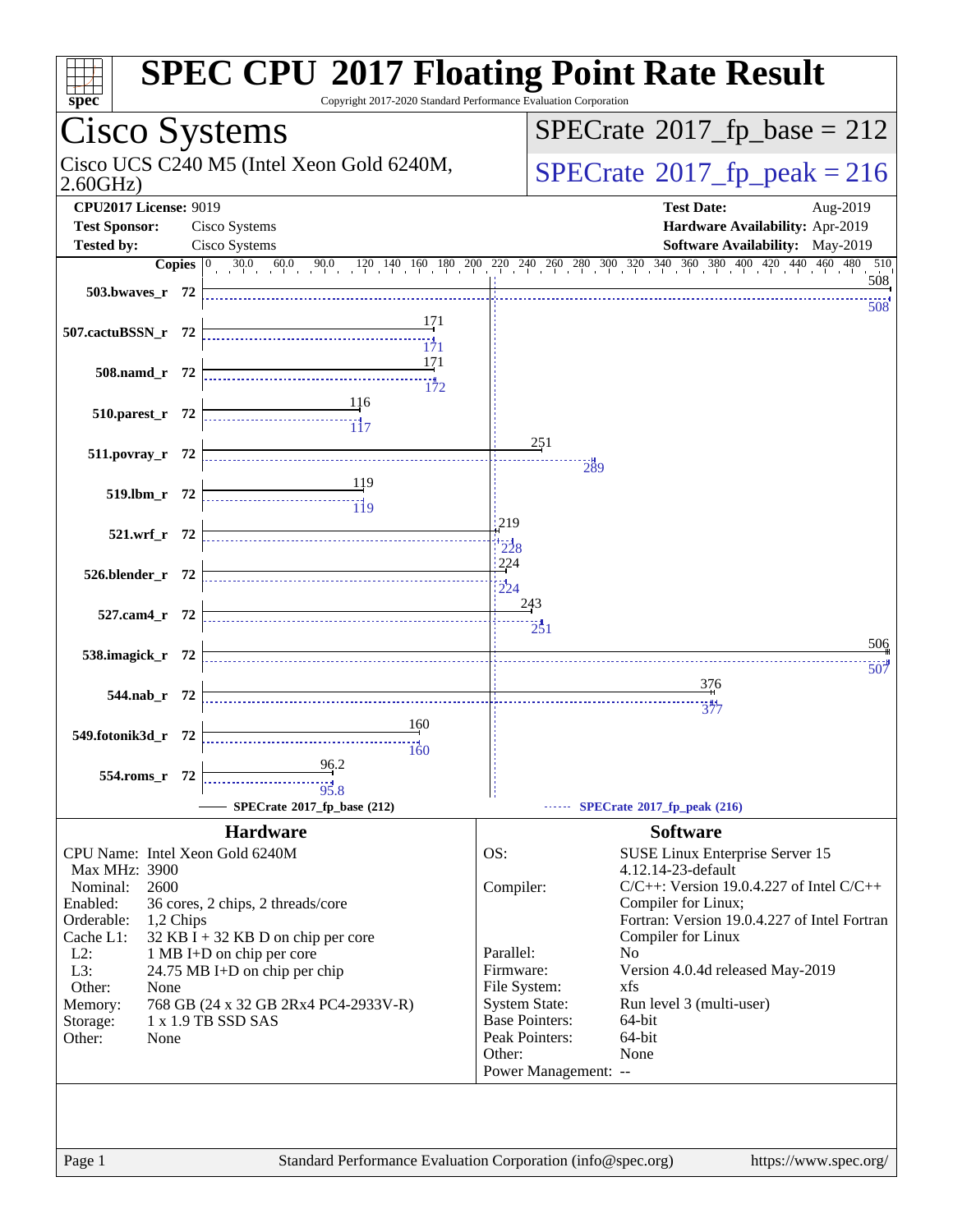

Copyright 2017-2020 Standard Performance Evaluation Corporation

## Cisco Systems

Cisco UCS C240 M5 (Intel Xeon Gold 6240M,  $SPECrate@2017_fp\_peak = 216$  $SPECrate@2017_fp\_peak = 216$ 

 $SPECTate$ <sup>®</sup>[2017\\_fp\\_base =](http://www.spec.org/auto/cpu2017/Docs/result-fields.html#SPECrate2017fpbase) 212

2.60GHz)

**[CPU2017 License:](http://www.spec.org/auto/cpu2017/Docs/result-fields.html#CPU2017License)** 9019 **[Test Date:](http://www.spec.org/auto/cpu2017/Docs/result-fields.html#TestDate)** Aug-2019 **[Test Sponsor:](http://www.spec.org/auto/cpu2017/Docs/result-fields.html#TestSponsor)** Cisco Systems **[Hardware Availability:](http://www.spec.org/auto/cpu2017/Docs/result-fields.html#HardwareAvailability)** Apr-2019 **[Tested by:](http://www.spec.org/auto/cpu2017/Docs/result-fields.html#Testedby)** Cisco Systems **[Software Availability:](http://www.spec.org/auto/cpu2017/Docs/result-fields.html#SoftwareAvailability)** May-2019

#### **[Results Table](http://www.spec.org/auto/cpu2017/Docs/result-fields.html#ResultsTable)**

|                                        | <b>Base</b>   |                |            |                |            | <b>Peak</b>    |       |               |                |              |                |              |                |              |
|----------------------------------------|---------------|----------------|------------|----------------|------------|----------------|-------|---------------|----------------|--------------|----------------|--------------|----------------|--------------|
| <b>Benchmark</b>                       | <b>Copies</b> | <b>Seconds</b> | Ratio      | <b>Seconds</b> | Ratio      | <b>Seconds</b> | Ratio | <b>Copies</b> | <b>Seconds</b> | <b>Ratio</b> | <b>Seconds</b> | <b>Ratio</b> | <b>Seconds</b> | <b>Ratio</b> |
| 503.bwayes r                           | 72            | 1421           | 508        | 1421           | 508        | 1422           | 508   | 72            | 1421           | 508          | 1421           | 508          | 1424           | 507          |
| 507.cactuBSSN r                        | 72            | 534            | 171        | 533            | 171        | 534            | 171   | 72            | 534            | <u>171</u>   | 534            | 171          | 532            | 171          |
| $508$ .namd $r$                        | 72            | 401            | 171        | 401            | 171        | 400            | 171   | 72            | 398            | 172          | 397            | 172          | 399            | 171          |
| 510.parest_r                           | 72            | 1617           | 117        | 1626           | 116        | 1621           | 116   | 72            | 1618           | 116          | 1614           | 117          | 1611           | 117          |
| 511.povray_r                           | 72            | 672            | 250        | 671            | <u>251</u> | 671            | 251   | 72            | 585            | 288          | <u>581</u>     | 289          | 580            | 290          |
| 519.1bm r                              | 72            | 640            | <u>119</u> | 639            | 119        | 640            | 119   | 72            | 639            | <u>119</u>   | 639            | 119          | 639            | 119          |
| $521$ .wrf r                           | 72            | 745            | 216        | 737            | 219        | 737            | 219   | 72            | 739            | 218          | 706            | 228          | 703            | 229          |
| 526.blender r                          | 72            | 489            | 224        | 490            | 224        | 489            | 224   | 72            | 489            | 224          | 489            | 224          | 489            | 224          |
| 527.cam4 r                             | 72            | 519            | 243        | 519            | 242        | 518            | 243   | 72            | 503            | 251          | 504            | 250          | 502            | 251          |
| 538.imagick_r                          | 72            | 354            | 506        | 353            | 508        | 355            | 505   | 72            | 354            | 506          | 353            | 507          | 354            | 507          |
| $544$ .nab r                           | 72            | 323            | 376        | 323            | 376        | 321            | 378   | 72            | 322            | 377          | 323            | 376          | 319            | 380          |
| 549.fotonik3d r                        | 72            | 1755           | 160        | 1754           | 160        | 1753           | 160   | 72            | 1754           | 160          | 1753           | <b>160</b>   | 1753           | 160          |
| $554$ .roms $r$                        | 72            | 1190           | 96.2       | 1190           | 96.2       | 1194           | 95.8  | 72            | 1194           | 95.8         | 1191           | 96.0         | 1194           | 95.8         |
| $SPECrate$ <sup>®</sup> 2017_fp_base = |               | 212            |            |                |            |                |       |               |                |              |                |              |                |              |

**[SPECrate](http://www.spec.org/auto/cpu2017/Docs/result-fields.html#SPECrate2017fppeak)[2017\\_fp\\_peak =](http://www.spec.org/auto/cpu2017/Docs/result-fields.html#SPECrate2017fppeak) 216**

Results appear in the [order in which they were run.](http://www.spec.org/auto/cpu2017/Docs/result-fields.html#RunOrder) Bold underlined text [indicates a median measurement.](http://www.spec.org/auto/cpu2017/Docs/result-fields.html#Median)

#### **[Submit Notes](http://www.spec.org/auto/cpu2017/Docs/result-fields.html#SubmitNotes)**

 The numactl mechanism was used to bind copies to processors. The config file option 'submit' was used to generate numactl commands to bind each copy to a specific processor. For details, please see the config file.

#### **[Operating System Notes](http://www.spec.org/auto/cpu2017/Docs/result-fields.html#OperatingSystemNotes)**

Stack size set to unlimited using "ulimit -s unlimited"

#### **[General Notes](http://www.spec.org/auto/cpu2017/Docs/result-fields.html#GeneralNotes)**

Environment variables set by runcpu before the start of the run: LD\_LIBRARY\_PATH = "/home/cpu2017/lib/intel64"

 Binaries compiled on a system with 1x Intel Core i9-7900X CPU + 32GB RAM memory using Redhat Enterprise Linux 7.5 Transparent Huge Pages enabled by default Prior to runcpu invocation Filesystem page cache synced and cleared with: sync; echo 3> /proc/sys/vm/drop\_caches runcpu command invoked through numactl i.e.: numactl --interleave=all runcpu <etc> NA: The test sponsor attests, as of date of publication, that CVE-2017-5754 (Meltdown) is mitigated in the system as tested and documented.

**(Continued on next page)**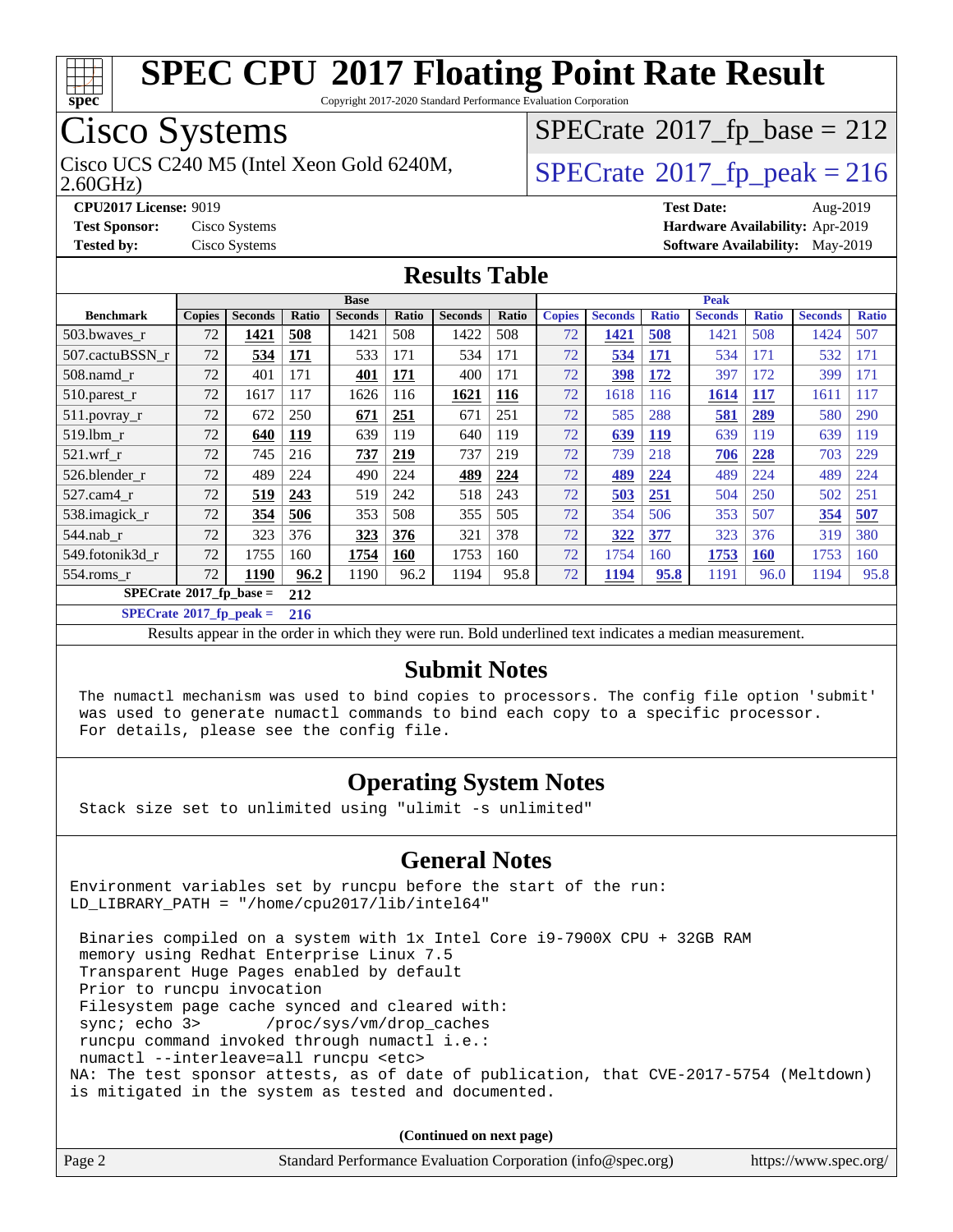

Copyright 2017-2020 Standard Performance Evaluation Corporation

# Cisco Systems

Cisco UCS C240 M5 (Intel Xeon Gold 6240M,  $SPECrate@2017_fp\_peak = 216$  $SPECrate@2017_fp\_peak = 216$ 

 $SPECTate$ <sup>®</sup>[2017\\_fp\\_base =](http://www.spec.org/auto/cpu2017/Docs/result-fields.html#SPECrate2017fpbase) 212

2.60GHz)

**[Test Sponsor:](http://www.spec.org/auto/cpu2017/Docs/result-fields.html#TestSponsor)** Cisco Systems **[Hardware Availability:](http://www.spec.org/auto/cpu2017/Docs/result-fields.html#HardwareAvailability)** Apr-2019 **[Tested by:](http://www.spec.org/auto/cpu2017/Docs/result-fields.html#Testedby)** Cisco Systems **[Software Availability:](http://www.spec.org/auto/cpu2017/Docs/result-fields.html#SoftwareAvailability)** May-2019

**[CPU2017 License:](http://www.spec.org/auto/cpu2017/Docs/result-fields.html#CPU2017License)** 9019 **[Test Date:](http://www.spec.org/auto/cpu2017/Docs/result-fields.html#TestDate)** Aug-2019

#### **[General Notes \(Continued\)](http://www.spec.org/auto/cpu2017/Docs/result-fields.html#GeneralNotes)**

Yes: The test sponsor attests, as of date of publication, that CVE-2017-5753 (Spectre variant 1) is mitigated in the system as tested and documented. Yes: The test sponsor attests, as of date of publication, that CVE-2017-5715 (Spectre variant 2) is mitigated in the system as tested and documented.

#### **[Platform Notes](http://www.spec.org/auto/cpu2017/Docs/result-fields.html#PlatformNotes)**

Page 3 Standard Performance Evaluation Corporation [\(info@spec.org\)](mailto:info@spec.org) <https://www.spec.org/> BIOS Settings: Intel HyperThreading Technology set to Enabled SNC set to Enabled IMC Interleaving set to 1-way Interleave Patrol Scrub set to Disabled Sysinfo program /home/cpu2017/bin/sysinfo Rev: r5974 of 2018-05-19 9bcde8f2999c33d61f64985e45859ea9 running on linux-3c6s Wed Aug 7 00:08:03 2019 SUT (System Under Test) info as seen by some common utilities. For more information on this section, see <https://www.spec.org/cpu2017/Docs/config.html#sysinfo> From /proc/cpuinfo model name : Intel(R) Xeon(R) Gold 6240M CPU @ 2.60GHz 2 "physical id"s (chips) 72 "processors" cores, siblings (Caution: counting these is hw and system dependent. The following excerpts from /proc/cpuinfo might not be reliable. Use with caution.) cpu cores : 18 siblings : 36 physical 0: cores 0 1 2 3 4 8 9 10 11 16 17 18 19 20 24 25 26 27 physical 1: cores 0 1 2 3 4 8 9 10 11 16 17 18 19 20 24 25 26 27 From lscpu: Architecture: x86\_64 CPU op-mode(s): 32-bit, 64-bit Byte Order: Little Endian  $CPU(s):$  72 On-line CPU(s) list: 0-71 Thread(s) per core: 2 Core(s) per socket: 18 Socket(s): 2 NUMA node(s): 4 Vendor ID: GenuineIntel CPU family: 6 Model: 85 Model name: Intel(R) Xeon(R) Gold 6240M CPU @ 2.60GHz Stepping: 7 **(Continued on next page)**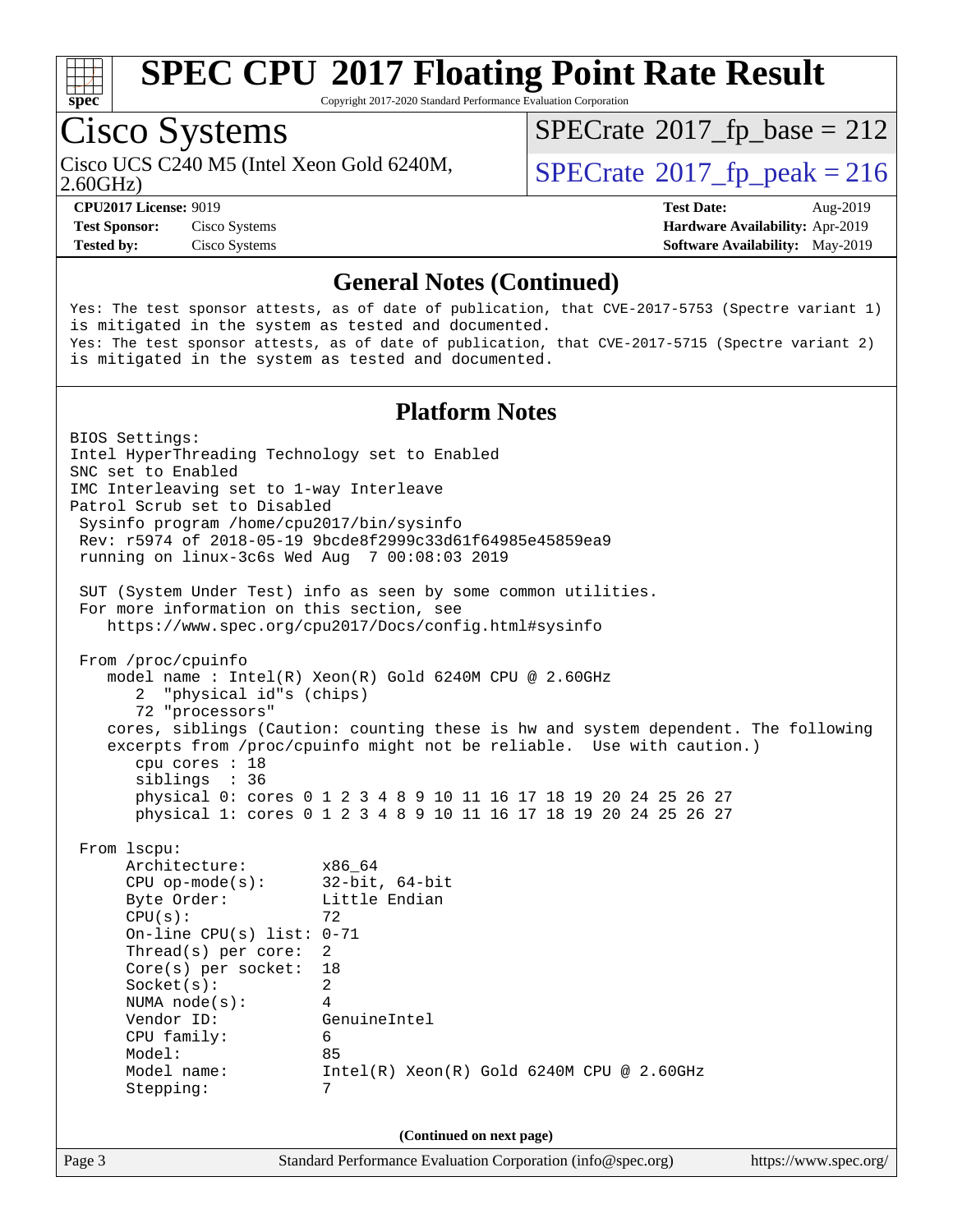

Copyright 2017-2020 Standard Performance Evaluation Corporation

Cisco Systems 2.60GHz)

 $SPECTate$ <sup>®</sup>[2017\\_fp\\_base =](http://www.spec.org/auto/cpu2017/Docs/result-fields.html#SPECrate2017fpbase) 212

Cisco UCS C240 M5 (Intel Xeon Gold 6240M,  $SPECrate@2017_fp\_peak = 216$  $SPECrate@2017_fp\_peak = 216$ 

**[CPU2017 License:](http://www.spec.org/auto/cpu2017/Docs/result-fields.html#CPU2017License)** 9019 **[Test Date:](http://www.spec.org/auto/cpu2017/Docs/result-fields.html#TestDate)** Aug-2019 **[Test Sponsor:](http://www.spec.org/auto/cpu2017/Docs/result-fields.html#TestSponsor)** Cisco Systems **[Hardware Availability:](http://www.spec.org/auto/cpu2017/Docs/result-fields.html#HardwareAvailability)** Apr-2019 **[Tested by:](http://www.spec.org/auto/cpu2017/Docs/result-fields.html#Testedby)** Cisco Systems **[Software Availability:](http://www.spec.org/auto/cpu2017/Docs/result-fields.html#SoftwareAvailability)** May-2019

#### **[Platform Notes \(Continued\)](http://www.spec.org/auto/cpu2017/Docs/result-fields.html#PlatformNotes)**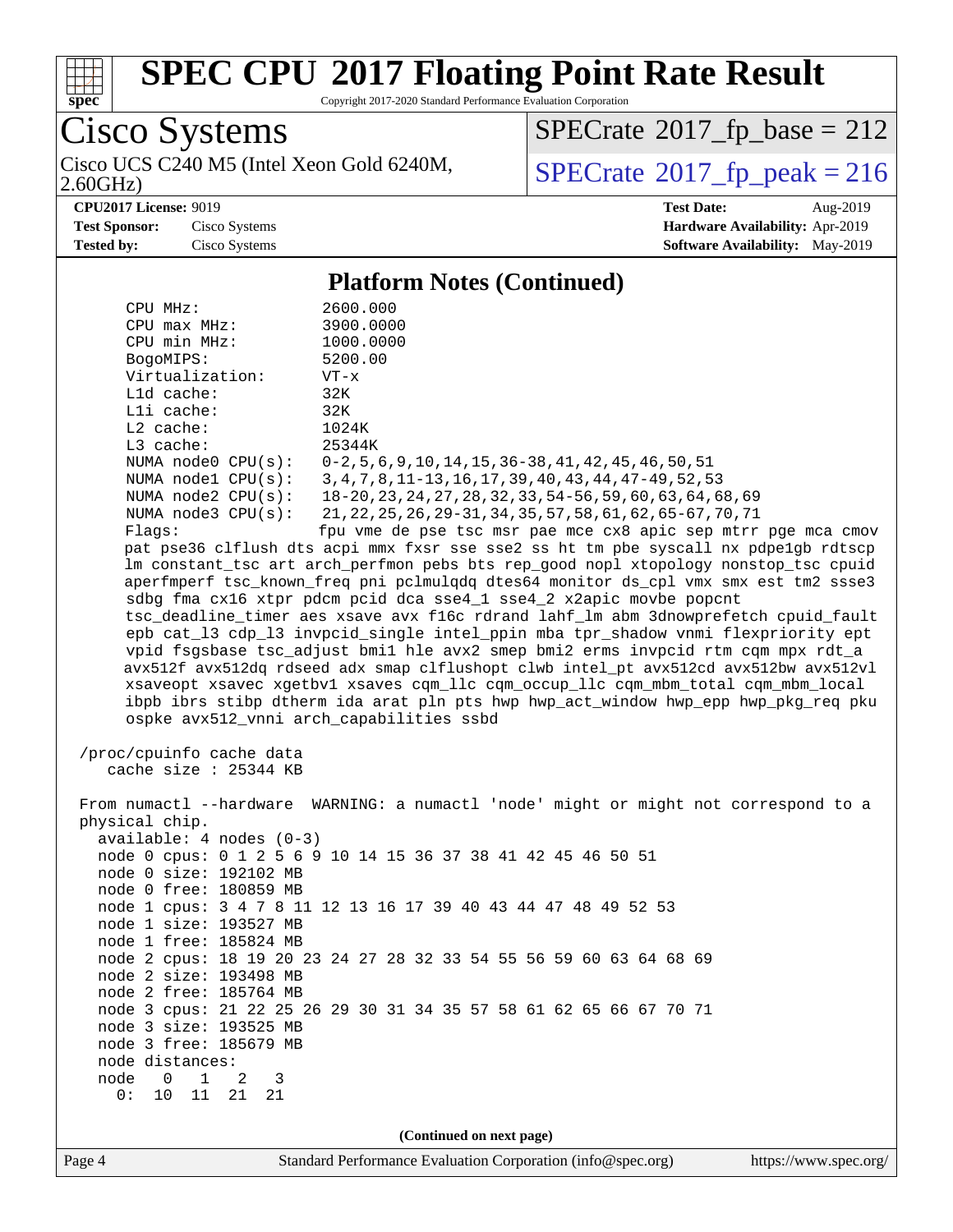| <b>SPEC CPU®2017 Floating Point Rate Result</b><br>Copyright 2017-2020 Standard Performance Evaluation Corporation<br>$spec^*$                                                                                                                                                                                                                                                                                                                                                                                                                                                                                                                                                                                                                                                                                                                                                                                                     |                                                                                                            |
|------------------------------------------------------------------------------------------------------------------------------------------------------------------------------------------------------------------------------------------------------------------------------------------------------------------------------------------------------------------------------------------------------------------------------------------------------------------------------------------------------------------------------------------------------------------------------------------------------------------------------------------------------------------------------------------------------------------------------------------------------------------------------------------------------------------------------------------------------------------------------------------------------------------------------------|------------------------------------------------------------------------------------------------------------|
| Cisco Systems                                                                                                                                                                                                                                                                                                                                                                                                                                                                                                                                                                                                                                                                                                                                                                                                                                                                                                                      | $SPECrate^{\circ}2017$ _fp_base = 212                                                                      |
| Cisco UCS C240 M5 (Intel Xeon Gold 6240M,<br>2.60GHz                                                                                                                                                                                                                                                                                                                                                                                                                                                                                                                                                                                                                                                                                                                                                                                                                                                                               | $SPECTate@2017_fp\_peak = 216$                                                                             |
| <b>CPU2017 License: 9019</b><br><b>Test Sponsor:</b><br>Cisco Systems<br><b>Tested by:</b><br>Cisco Systems                                                                                                                                                                                                                                                                                                                                                                                                                                                                                                                                                                                                                                                                                                                                                                                                                        | <b>Test Date:</b><br>Aug-2019<br>Hardware Availability: Apr-2019<br><b>Software Availability:</b> May-2019 |
|                                                                                                                                                                                                                                                                                                                                                                                                                                                                                                                                                                                                                                                                                                                                                                                                                                                                                                                                    |                                                                                                            |
| <b>Platform Notes (Continued)</b><br>1:<br>11 10<br>21 21<br>2:<br>21<br>21<br>10<br>11<br>3:<br>21<br>21 11<br>10<br>From /proc/meminfo<br>MemTotal:<br>791197380 kB<br>HugePages_Total:<br>0<br>Hugepagesize:<br>2048 kB<br>From /etc/*release* /etc/*version*<br>os-release:<br>NAME="SLES"<br>VERSION="15"<br>VERSION_ID="15"<br>PRETTY_NAME="SUSE Linux Enterprise Server 15"<br>ID="sles"<br>ID_LIKE="suse"<br>ANSI COLOR="0;32"<br>CPE_NAME="cpe:/o:suse:sles:15"<br>uname $-a$ :<br>Linux linux-3c6s 4.12.14-23-default #1 SMP Tue May 29 21:04:44 UTC 2018 (cd0437b)<br>x86_64 x86_64 x86_64 GNU/Linux<br>Kernel self-reported vulnerability status:<br>CVE-2017-5754 (Meltdown):<br>Not affected<br>CVE-2017-5753 (Spectre variant 1): Mitigation: __user pointer sanitization<br>CVE-2017-5715 (Spectre variant 2): Mitigation: Indirect Branch Restricted Speculation,<br>IBPB, IBRS_FW<br>run-level $3$ Aug $6$ 15:51 |                                                                                                            |
| SPEC is set to: /home/cpu2017<br>Filesystem<br>Type Size Used Avail Use% Mounted on<br>/dev/sda1<br>xfs<br>224G<br>51G 174G 23% /                                                                                                                                                                                                                                                                                                                                                                                                                                                                                                                                                                                                                                                                                                                                                                                                  |                                                                                                            |
| Additional information from dmidecode follows. WARNING: Use caution when you interpret<br>this section. The 'dmidecode' program reads system data which is "intended to allow<br>hardware to be accurately determined", but the intent may not be met, as there are<br>frequent changes to hardware, firmware, and the "DMTF SMBIOS" standard.<br>BIOS Cisco Systems, Inc. C240M5.4.0.4d.0.0506190827 05/06/2019<br>Memory:<br>24x 0xCE00 M393A4K40CB2-CVF 32 GB 2 rank 2933, configured at 2934                                                                                                                                                                                                                                                                                                                                                                                                                                   |                                                                                                            |
| (End of data from sysinfo program)                                                                                                                                                                                                                                                                                                                                                                                                                                                                                                                                                                                                                                                                                                                                                                                                                                                                                                 |                                                                                                            |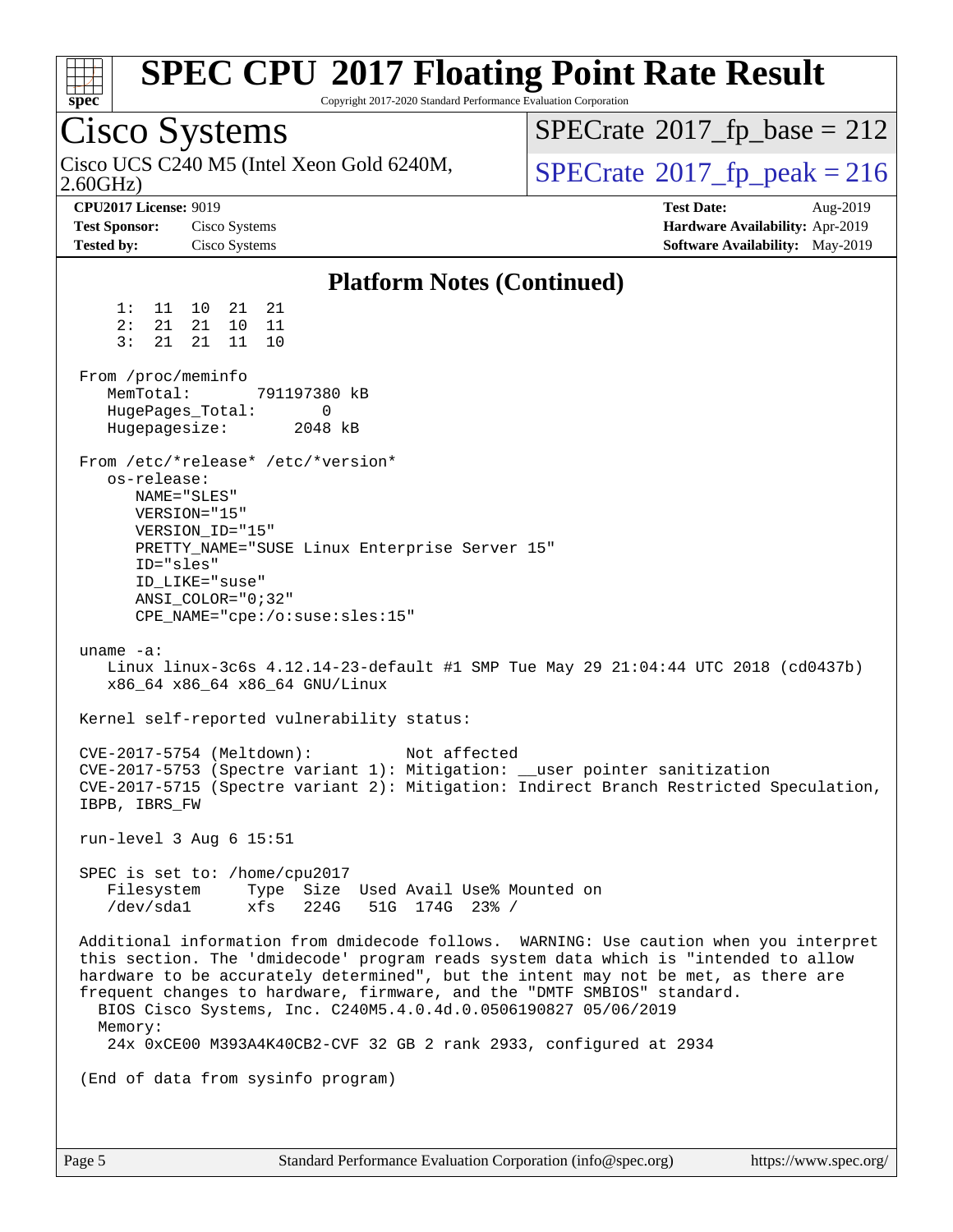

Copyright 2017-2020 Standard Performance Evaluation Corporation

|                                                                           | <b>Cisco Systems</b>                                                                                                                                                                                                                                                                                                                                                                                                                                                                                                                                               | $SPECTate$ <sup>®</sup> 2017_fp_base = 212                                                          |
|---------------------------------------------------------------------------|--------------------------------------------------------------------------------------------------------------------------------------------------------------------------------------------------------------------------------------------------------------------------------------------------------------------------------------------------------------------------------------------------------------------------------------------------------------------------------------------------------------------------------------------------------------------|-----------------------------------------------------------------------------------------------------|
| 2.60GHz                                                                   | Cisco UCS C240 M5 (Intel Xeon Gold 6240M,                                                                                                                                                                                                                                                                                                                                                                                                                                                                                                                          | $SPECrate^{\circ}2017$ _fp_peak = 216                                                               |
| <b>CPU2017 License: 9019</b><br><b>Test Sponsor:</b><br><b>Tested by:</b> | Cisco Systems<br>Cisco Systems                                                                                                                                                                                                                                                                                                                                                                                                                                                                                                                                     | <b>Test Date:</b><br>Aug-2019<br>Hardware Availability: Apr-2019<br>Software Availability: May-2019 |
|                                                                           | <b>Compiler Version Notes</b>                                                                                                                                                                                                                                                                                                                                                                                                                                                                                                                                      |                                                                                                     |
| C                                                                         | 519.1bm_r(base, peak) 538.imagick_r(base, peak)<br>544.nab_r(base, peak)                                                                                                                                                                                                                                                                                                                                                                                                                                                                                           |                                                                                                     |
|                                                                           | Intel(R) C Intel(R) 64 Compiler for applications running on Intel(R) 64,<br>Version 19.0.4.227 Build 20190416<br>Copyright (C) 1985-2019 Intel Corporation. All rights reserved.                                                                                                                                                                                                                                                                                                                                                                                   |                                                                                                     |
| $C++$                                                                     | 508.namd_r(base, peak) 510.parest_r(base, peak)                                                                                                                                                                                                                                                                                                                                                                                                                                                                                                                    |                                                                                                     |
|                                                                           | Intel(R) $C++$ Intel(R) 64 Compiler for applications running on Intel(R) 64,<br>Version 19.0.4.227 Build 20190416<br>Copyright (C) 1985-2019 Intel Corporation. All rights reserved.                                                                                                                                                                                                                                                                                                                                                                               |                                                                                                     |
| $C++$ , $C$                                                               | 511.povray_r(base, peak) 526.blender_r(base, peak)                                                                                                                                                                                                                                                                                                                                                                                                                                                                                                                 |                                                                                                     |
|                                                                           |                                                                                                                                                                                                                                                                                                                                                                                                                                                                                                                                                                    |                                                                                                     |
|                                                                           | Intel(R) $C++$ Intel(R) 64 Compiler for applications running on Intel(R) 64,<br>Version 19.0.4.227 Build 20190416<br>Copyright (C) 1985-2019 Intel Corporation. All rights reserved.<br>Intel(R) C Intel(R) 64 Compiler for applications running on Intel(R) 64,<br>Version 19.0.4.227 Build 20190416<br>Copyright (C) 1985-2019 Intel Corporation. All rights reserved.                                                                                                                                                                                           |                                                                                                     |
|                                                                           | C++, C, Fortran   507.cactuBSSN_r(base, peak)                                                                                                                                                                                                                                                                                                                                                                                                                                                                                                                      |                                                                                                     |
|                                                                           | Intel(R) C++ Intel(R) 64 Compiler for applications running on Intel(R) 64,<br>Version 19.0.4.227 Build 20190416<br>Copyright (C) 1985-2019 Intel Corporation. All rights reserved.<br>Intel(R) C Intel(R) 64 Compiler for applications running on Intel(R) 64,<br>Version 19.0.4.227 Build 20190416<br>Copyright (C) 1985-2019 Intel Corporation. All rights reserved.<br>$Intel(R)$ Fortran Intel(R) 64 Compiler for applications running on Intel(R)<br>64, Version 19.0.4.227 Build 20190416<br>Copyright (C) 1985-2019 Intel Corporation. All rights reserved. |                                                                                                     |

**(Continued on next page)**

| Page 6 | Standard Performance Evaluation Corporation (info@spec.org) | https://www.spec.org/ |
|--------|-------------------------------------------------------------|-----------------------|
|--------|-------------------------------------------------------------|-----------------------|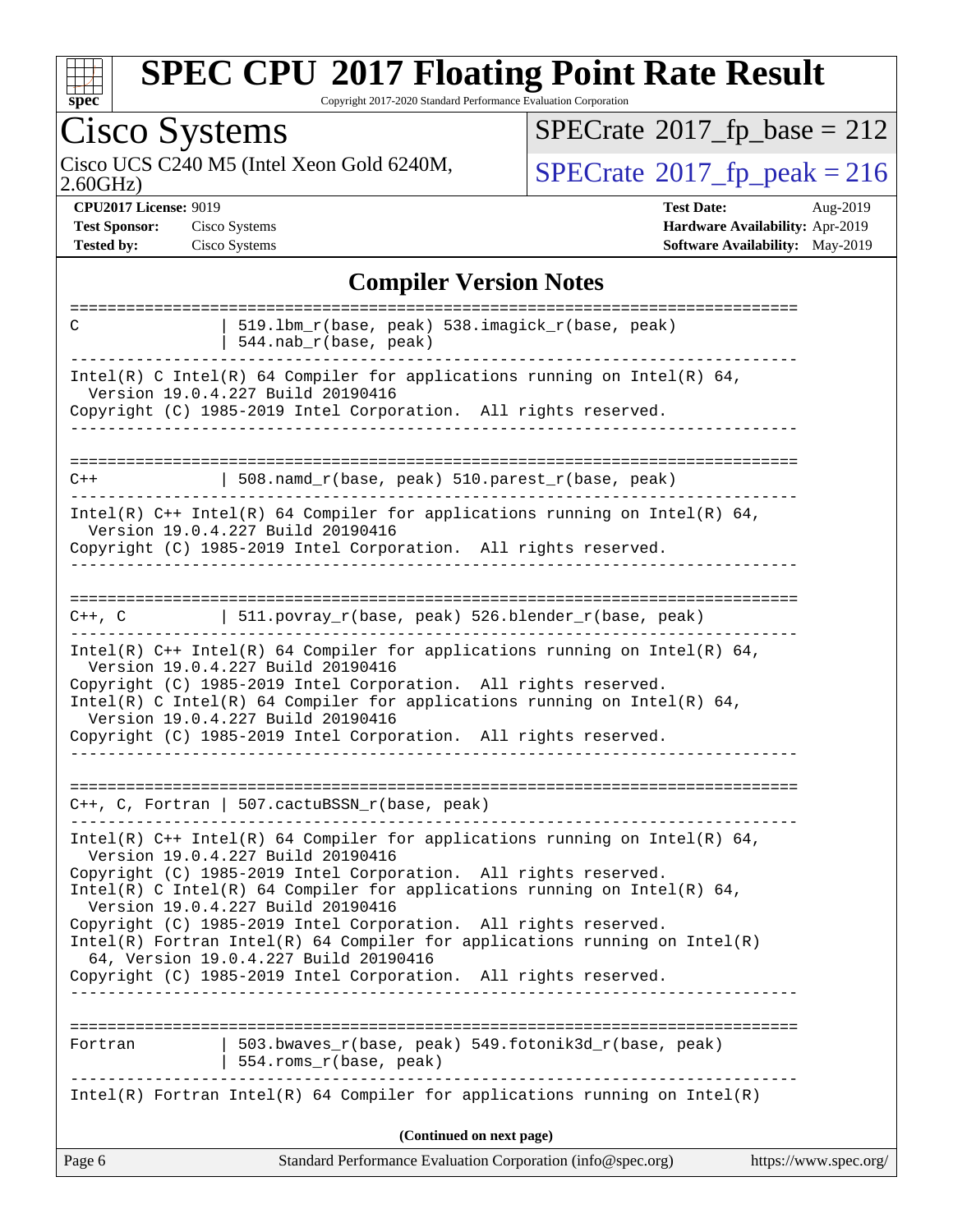

Copyright 2017-2020 Standard Performance Evaluation Corporation

## Cisco Systems

 $SPECTate$ <sup>®</sup>[2017\\_fp\\_base =](http://www.spec.org/auto/cpu2017/Docs/result-fields.html#SPECrate2017fpbase) 212

Cisco UCS C240 M5 (Intel Xeon Gold 6240M,  $SPECrate@2017_fp\_peak = 216$  $SPECrate@2017_fp\_peak = 216$ 

2.60GHz)

**[CPU2017 License:](http://www.spec.org/auto/cpu2017/Docs/result-fields.html#CPU2017License)** 9019 **[Test Date:](http://www.spec.org/auto/cpu2017/Docs/result-fields.html#TestDate)** Aug-2019 **[Test Sponsor:](http://www.spec.org/auto/cpu2017/Docs/result-fields.html#TestSponsor)** Cisco Systems **[Hardware Availability:](http://www.spec.org/auto/cpu2017/Docs/result-fields.html#HardwareAvailability)** Apr-2019 **[Tested by:](http://www.spec.org/auto/cpu2017/Docs/result-fields.html#Testedby)** Cisco Systems **[Software Availability:](http://www.spec.org/auto/cpu2017/Docs/result-fields.html#SoftwareAvailability)** May-2019

#### **[Compiler Version Notes \(Continued\)](http://www.spec.org/auto/cpu2017/Docs/result-fields.html#CompilerVersionNotes)**

| 64, Version 19.0.4.227 Build 20190416<br>Copyright (C) 1985-2019 Intel Corporation. All rights reserved.            |
|---------------------------------------------------------------------------------------------------------------------|
|                                                                                                                     |
| 521.wrf r(base, peak) 527.cam4 r(base, peak)<br>Fortran, C                                                          |
| Intel(R) Fortran Intel(R) 64 Compiler for applications running on Intel(R)<br>64, Version 19.0.4.227 Build 20190416 |
| Copyright (C) 1985-2019 Intel Corporation. All rights reserved.                                                     |
| Intel(R) C Intel(R) 64 Compiler for applications running on Intel(R) 64,<br>Version 19.0.4.227 Build 20190416       |
| Copyright (C) 1985-2019 Intel Corporation. All rights reserved.                                                     |

### **[Base Compiler Invocation](http://www.spec.org/auto/cpu2017/Docs/result-fields.html#BaseCompilerInvocation)**

[C benchmarks](http://www.spec.org/auto/cpu2017/Docs/result-fields.html#Cbenchmarks): [icc -m64 -std=c11](http://www.spec.org/cpu2017/results/res2019q3/cpu2017-20190819-16782.flags.html#user_CCbase_intel_icc_64bit_c11_33ee0cdaae7deeeab2a9725423ba97205ce30f63b9926c2519791662299b76a0318f32ddfffdc46587804de3178b4f9328c46fa7c2b0cd779d7a61945c91cd35)

[C++ benchmarks:](http://www.spec.org/auto/cpu2017/Docs/result-fields.html#CXXbenchmarks) [icpc -m64](http://www.spec.org/cpu2017/results/res2019q3/cpu2017-20190819-16782.flags.html#user_CXXbase_intel_icpc_64bit_4ecb2543ae3f1412ef961e0650ca070fec7b7afdcd6ed48761b84423119d1bf6bdf5cad15b44d48e7256388bc77273b966e5eb805aefd121eb22e9299b2ec9d9)

[Fortran benchmarks](http://www.spec.org/auto/cpu2017/Docs/result-fields.html#Fortranbenchmarks): [ifort -m64](http://www.spec.org/cpu2017/results/res2019q3/cpu2017-20190819-16782.flags.html#user_FCbase_intel_ifort_64bit_24f2bb282fbaeffd6157abe4f878425411749daecae9a33200eee2bee2fe76f3b89351d69a8130dd5949958ce389cf37ff59a95e7a40d588e8d3a57e0c3fd751)

[Benchmarks using both Fortran and C](http://www.spec.org/auto/cpu2017/Docs/result-fields.html#BenchmarksusingbothFortranandC): [ifort -m64](http://www.spec.org/cpu2017/results/res2019q3/cpu2017-20190819-16782.flags.html#user_CC_FCbase_intel_ifort_64bit_24f2bb282fbaeffd6157abe4f878425411749daecae9a33200eee2bee2fe76f3b89351d69a8130dd5949958ce389cf37ff59a95e7a40d588e8d3a57e0c3fd751) [icc -m64 -std=c11](http://www.spec.org/cpu2017/results/res2019q3/cpu2017-20190819-16782.flags.html#user_CC_FCbase_intel_icc_64bit_c11_33ee0cdaae7deeeab2a9725423ba97205ce30f63b9926c2519791662299b76a0318f32ddfffdc46587804de3178b4f9328c46fa7c2b0cd779d7a61945c91cd35)

[Benchmarks using both C and C++](http://www.spec.org/auto/cpu2017/Docs/result-fields.html#BenchmarksusingbothCandCXX): [icpc -m64](http://www.spec.org/cpu2017/results/res2019q3/cpu2017-20190819-16782.flags.html#user_CC_CXXbase_intel_icpc_64bit_4ecb2543ae3f1412ef961e0650ca070fec7b7afdcd6ed48761b84423119d1bf6bdf5cad15b44d48e7256388bc77273b966e5eb805aefd121eb22e9299b2ec9d9) [icc -m64 -std=c11](http://www.spec.org/cpu2017/results/res2019q3/cpu2017-20190819-16782.flags.html#user_CC_CXXbase_intel_icc_64bit_c11_33ee0cdaae7deeeab2a9725423ba97205ce30f63b9926c2519791662299b76a0318f32ddfffdc46587804de3178b4f9328c46fa7c2b0cd779d7a61945c91cd35)

[Benchmarks using Fortran, C, and C++:](http://www.spec.org/auto/cpu2017/Docs/result-fields.html#BenchmarksusingFortranCandCXX) [icpc -m64](http://www.spec.org/cpu2017/results/res2019q3/cpu2017-20190819-16782.flags.html#user_CC_CXX_FCbase_intel_icpc_64bit_4ecb2543ae3f1412ef961e0650ca070fec7b7afdcd6ed48761b84423119d1bf6bdf5cad15b44d48e7256388bc77273b966e5eb805aefd121eb22e9299b2ec9d9) [icc -m64 -std=c11](http://www.spec.org/cpu2017/results/res2019q3/cpu2017-20190819-16782.flags.html#user_CC_CXX_FCbase_intel_icc_64bit_c11_33ee0cdaae7deeeab2a9725423ba97205ce30f63b9926c2519791662299b76a0318f32ddfffdc46587804de3178b4f9328c46fa7c2b0cd779d7a61945c91cd35) [ifort -m64](http://www.spec.org/cpu2017/results/res2019q3/cpu2017-20190819-16782.flags.html#user_CC_CXX_FCbase_intel_ifort_64bit_24f2bb282fbaeffd6157abe4f878425411749daecae9a33200eee2bee2fe76f3b89351d69a8130dd5949958ce389cf37ff59a95e7a40d588e8d3a57e0c3fd751)

### **[Base Portability Flags](http://www.spec.org/auto/cpu2017/Docs/result-fields.html#BasePortabilityFlags)**

 503.bwaves\_r: [-DSPEC\\_LP64](http://www.spec.org/cpu2017/results/res2019q3/cpu2017-20190819-16782.flags.html#suite_basePORTABILITY503_bwaves_r_DSPEC_LP64) 507.cactuBSSN\_r: [-DSPEC\\_LP64](http://www.spec.org/cpu2017/results/res2019q3/cpu2017-20190819-16782.flags.html#suite_basePORTABILITY507_cactuBSSN_r_DSPEC_LP64) 508.namd\_r: [-DSPEC\\_LP64](http://www.spec.org/cpu2017/results/res2019q3/cpu2017-20190819-16782.flags.html#suite_basePORTABILITY508_namd_r_DSPEC_LP64) 510.parest\_r: [-DSPEC\\_LP64](http://www.spec.org/cpu2017/results/res2019q3/cpu2017-20190819-16782.flags.html#suite_basePORTABILITY510_parest_r_DSPEC_LP64) 511.povray\_r: [-DSPEC\\_LP64](http://www.spec.org/cpu2017/results/res2019q3/cpu2017-20190819-16782.flags.html#suite_basePORTABILITY511_povray_r_DSPEC_LP64) 519.lbm\_r: [-DSPEC\\_LP64](http://www.spec.org/cpu2017/results/res2019q3/cpu2017-20190819-16782.flags.html#suite_basePORTABILITY519_lbm_r_DSPEC_LP64)

**(Continued on next page)**

Page 7 Standard Performance Evaluation Corporation [\(info@spec.org\)](mailto:info@spec.org) <https://www.spec.org/>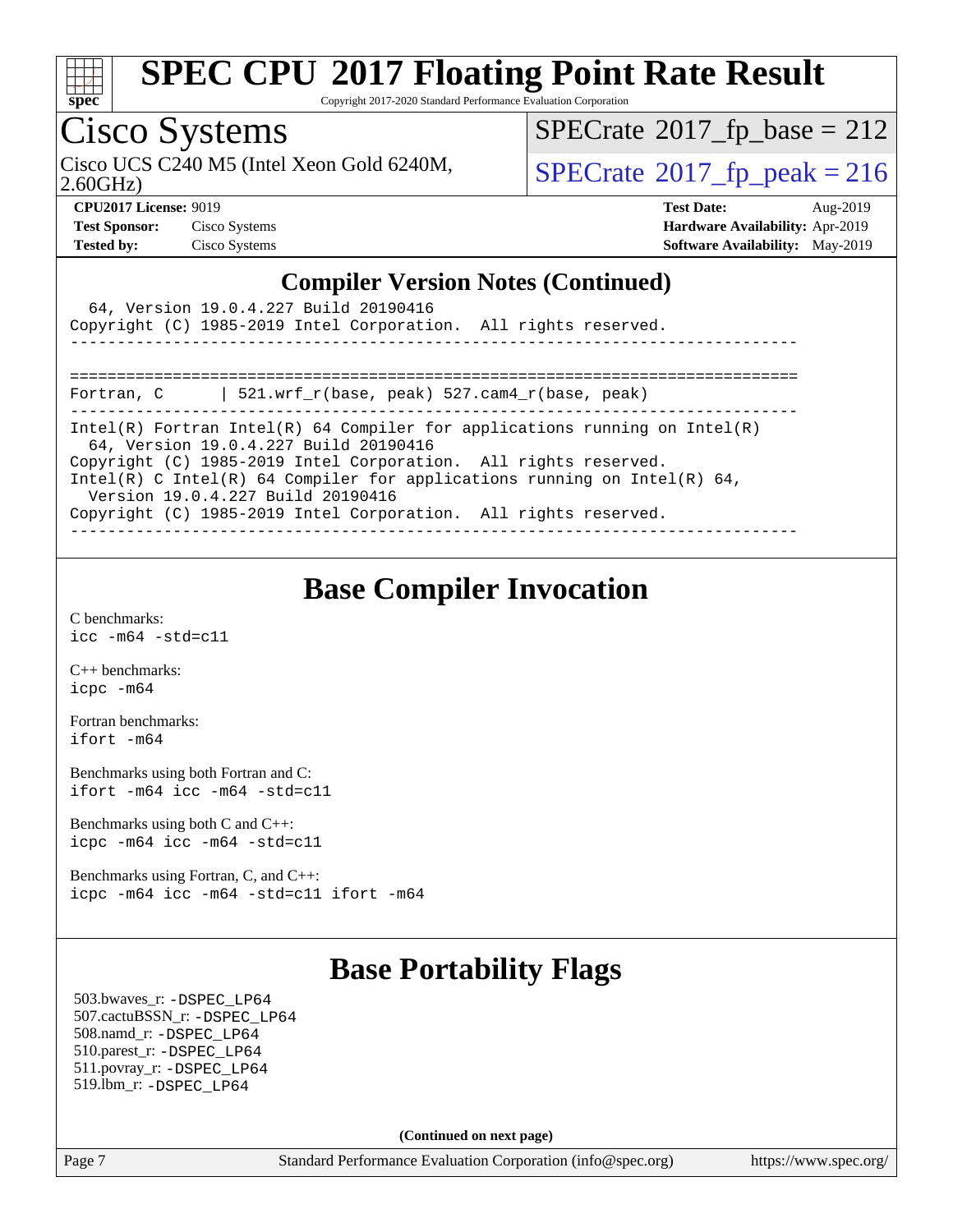

Copyright 2017-2020 Standard Performance Evaluation Corporation

# Cisco Systems

2.60GHz) Cisco UCS C240 M5 (Intel Xeon Gold 6240M,  $SPECrate@2017_fp\_peak = 216$  $SPECrate@2017_fp\_peak = 216$ 

 $SPECTate$ <sup>®</sup>[2017\\_fp\\_base =](http://www.spec.org/auto/cpu2017/Docs/result-fields.html#SPECrate2017fpbase) 212

| <b>Test Sponsor:</b> | Cisco Systems |
|----------------------|---------------|
| <b>Tested by:</b>    | Cisco Systems |

**[CPU2017 License:](http://www.spec.org/auto/cpu2017/Docs/result-fields.html#CPU2017License)** 9019 **[Test Date:](http://www.spec.org/auto/cpu2017/Docs/result-fields.html#TestDate)** Aug-2019 **[Hardware Availability:](http://www.spec.org/auto/cpu2017/Docs/result-fields.html#HardwareAvailability)** Apr-2019 **[Software Availability:](http://www.spec.org/auto/cpu2017/Docs/result-fields.html#SoftwareAvailability)** May-2019

### **[Base Portability Flags \(Continued\)](http://www.spec.org/auto/cpu2017/Docs/result-fields.html#BasePortabilityFlags)**

 521.wrf\_r: [-DSPEC\\_LP64](http://www.spec.org/cpu2017/results/res2019q3/cpu2017-20190819-16782.flags.html#suite_basePORTABILITY521_wrf_r_DSPEC_LP64) [-DSPEC\\_CASE\\_FLAG](http://www.spec.org/cpu2017/results/res2019q3/cpu2017-20190819-16782.flags.html#b521.wrf_r_baseCPORTABILITY_DSPEC_CASE_FLAG) [-convert big\\_endian](http://www.spec.org/cpu2017/results/res2019q3/cpu2017-20190819-16782.flags.html#user_baseFPORTABILITY521_wrf_r_convert_big_endian_c3194028bc08c63ac5d04de18c48ce6d347e4e562e8892b8bdbdc0214820426deb8554edfa529a3fb25a586e65a3d812c835984020483e7e73212c4d31a38223) 526.blender\_r: [-DSPEC\\_LP64](http://www.spec.org/cpu2017/results/res2019q3/cpu2017-20190819-16782.flags.html#suite_basePORTABILITY526_blender_r_DSPEC_LP64) [-DSPEC\\_LINUX](http://www.spec.org/cpu2017/results/res2019q3/cpu2017-20190819-16782.flags.html#b526.blender_r_baseCPORTABILITY_DSPEC_LINUX) [-funsigned-char](http://www.spec.org/cpu2017/results/res2019q3/cpu2017-20190819-16782.flags.html#user_baseCPORTABILITY526_blender_r_force_uchar_40c60f00ab013830e2dd6774aeded3ff59883ba5a1fc5fc14077f794d777847726e2a5858cbc7672e36e1b067e7e5c1d9a74f7176df07886a243d7cc18edfe67) 527.cam4\_r: [-DSPEC\\_LP64](http://www.spec.org/cpu2017/results/res2019q3/cpu2017-20190819-16782.flags.html#suite_basePORTABILITY527_cam4_r_DSPEC_LP64) [-DSPEC\\_CASE\\_FLAG](http://www.spec.org/cpu2017/results/res2019q3/cpu2017-20190819-16782.flags.html#b527.cam4_r_baseCPORTABILITY_DSPEC_CASE_FLAG) 538.imagick\_r: [-DSPEC\\_LP64](http://www.spec.org/cpu2017/results/res2019q3/cpu2017-20190819-16782.flags.html#suite_basePORTABILITY538_imagick_r_DSPEC_LP64) 544.nab\_r: [-DSPEC\\_LP64](http://www.spec.org/cpu2017/results/res2019q3/cpu2017-20190819-16782.flags.html#suite_basePORTABILITY544_nab_r_DSPEC_LP64) 549.fotonik3d\_r: [-DSPEC\\_LP64](http://www.spec.org/cpu2017/results/res2019q3/cpu2017-20190819-16782.flags.html#suite_basePORTABILITY549_fotonik3d_r_DSPEC_LP64) 554.roms\_r: [-DSPEC\\_LP64](http://www.spec.org/cpu2017/results/res2019q3/cpu2017-20190819-16782.flags.html#suite_basePORTABILITY554_roms_r_DSPEC_LP64)

### **[Base Optimization Flags](http://www.spec.org/auto/cpu2017/Docs/result-fields.html#BaseOptimizationFlags)**

#### [C benchmarks](http://www.spec.org/auto/cpu2017/Docs/result-fields.html#Cbenchmarks):

[-xCORE-AVX512](http://www.spec.org/cpu2017/results/res2019q3/cpu2017-20190819-16782.flags.html#user_CCbase_f-xCORE-AVX512) [-ipo](http://www.spec.org/cpu2017/results/res2019q3/cpu2017-20190819-16782.flags.html#user_CCbase_f-ipo) [-O3](http://www.spec.org/cpu2017/results/res2019q3/cpu2017-20190819-16782.flags.html#user_CCbase_f-O3) [-no-prec-div](http://www.spec.org/cpu2017/results/res2019q3/cpu2017-20190819-16782.flags.html#user_CCbase_f-no-prec-div) [-qopt-prefetch](http://www.spec.org/cpu2017/results/res2019q3/cpu2017-20190819-16782.flags.html#user_CCbase_f-qopt-prefetch) [-ffinite-math-only](http://www.spec.org/cpu2017/results/res2019q3/cpu2017-20190819-16782.flags.html#user_CCbase_f_finite_math_only_cb91587bd2077682c4b38af759c288ed7c732db004271a9512da14a4f8007909a5f1427ecbf1a0fb78ff2a814402c6114ac565ca162485bbcae155b5e4258871) [-qopt-mem-layout-trans=4](http://www.spec.org/cpu2017/results/res2019q3/cpu2017-20190819-16782.flags.html#user_CCbase_f-qopt-mem-layout-trans_fa39e755916c150a61361b7846f310bcdf6f04e385ef281cadf3647acec3f0ae266d1a1d22d972a7087a248fd4e6ca390a3634700869573d231a252c784941a8)

[C++ benchmarks:](http://www.spec.org/auto/cpu2017/Docs/result-fields.html#CXXbenchmarks)

[-xCORE-AVX512](http://www.spec.org/cpu2017/results/res2019q3/cpu2017-20190819-16782.flags.html#user_CXXbase_f-xCORE-AVX512) [-ipo](http://www.spec.org/cpu2017/results/res2019q3/cpu2017-20190819-16782.flags.html#user_CXXbase_f-ipo) [-O3](http://www.spec.org/cpu2017/results/res2019q3/cpu2017-20190819-16782.flags.html#user_CXXbase_f-O3) [-no-prec-div](http://www.spec.org/cpu2017/results/res2019q3/cpu2017-20190819-16782.flags.html#user_CXXbase_f-no-prec-div) [-qopt-prefetch](http://www.spec.org/cpu2017/results/res2019q3/cpu2017-20190819-16782.flags.html#user_CXXbase_f-qopt-prefetch) [-ffinite-math-only](http://www.spec.org/cpu2017/results/res2019q3/cpu2017-20190819-16782.flags.html#user_CXXbase_f_finite_math_only_cb91587bd2077682c4b38af759c288ed7c732db004271a9512da14a4f8007909a5f1427ecbf1a0fb78ff2a814402c6114ac565ca162485bbcae155b5e4258871) [-qopt-mem-layout-trans=4](http://www.spec.org/cpu2017/results/res2019q3/cpu2017-20190819-16782.flags.html#user_CXXbase_f-qopt-mem-layout-trans_fa39e755916c150a61361b7846f310bcdf6f04e385ef281cadf3647acec3f0ae266d1a1d22d972a7087a248fd4e6ca390a3634700869573d231a252c784941a8)

[Fortran benchmarks](http://www.spec.org/auto/cpu2017/Docs/result-fields.html#Fortranbenchmarks):

[-xCORE-AVX512](http://www.spec.org/cpu2017/results/res2019q3/cpu2017-20190819-16782.flags.html#user_FCbase_f-xCORE-AVX512) [-ipo](http://www.spec.org/cpu2017/results/res2019q3/cpu2017-20190819-16782.flags.html#user_FCbase_f-ipo) [-O3](http://www.spec.org/cpu2017/results/res2019q3/cpu2017-20190819-16782.flags.html#user_FCbase_f-O3) [-no-prec-div](http://www.spec.org/cpu2017/results/res2019q3/cpu2017-20190819-16782.flags.html#user_FCbase_f-no-prec-div) [-qopt-prefetch](http://www.spec.org/cpu2017/results/res2019q3/cpu2017-20190819-16782.flags.html#user_FCbase_f-qopt-prefetch) [-ffinite-math-only](http://www.spec.org/cpu2017/results/res2019q3/cpu2017-20190819-16782.flags.html#user_FCbase_f_finite_math_only_cb91587bd2077682c4b38af759c288ed7c732db004271a9512da14a4f8007909a5f1427ecbf1a0fb78ff2a814402c6114ac565ca162485bbcae155b5e4258871) [-qopt-mem-layout-trans=4](http://www.spec.org/cpu2017/results/res2019q3/cpu2017-20190819-16782.flags.html#user_FCbase_f-qopt-mem-layout-trans_fa39e755916c150a61361b7846f310bcdf6f04e385ef281cadf3647acec3f0ae266d1a1d22d972a7087a248fd4e6ca390a3634700869573d231a252c784941a8) [-auto](http://www.spec.org/cpu2017/results/res2019q3/cpu2017-20190819-16782.flags.html#user_FCbase_f-auto) [-nostandard-realloc-lhs](http://www.spec.org/cpu2017/results/res2019q3/cpu2017-20190819-16782.flags.html#user_FCbase_f_2003_std_realloc_82b4557e90729c0f113870c07e44d33d6f5a304b4f63d4c15d2d0f1fab99f5daaed73bdb9275d9ae411527f28b936061aa8b9c8f2d63842963b95c9dd6426b8a) [-align array32byte](http://www.spec.org/cpu2017/results/res2019q3/cpu2017-20190819-16782.flags.html#user_FCbase_align_array32byte_b982fe038af199962ba9a80c053b8342c548c85b40b8e86eb3cc33dee0d7986a4af373ac2d51c3f7cf710a18d62fdce2948f201cd044323541f22fc0fffc51b6)

[Benchmarks using both Fortran and C](http://www.spec.org/auto/cpu2017/Docs/result-fields.html#BenchmarksusingbothFortranandC):

[-xCORE-AVX512](http://www.spec.org/cpu2017/results/res2019q3/cpu2017-20190819-16782.flags.html#user_CC_FCbase_f-xCORE-AVX512) [-ipo](http://www.spec.org/cpu2017/results/res2019q3/cpu2017-20190819-16782.flags.html#user_CC_FCbase_f-ipo) [-O3](http://www.spec.org/cpu2017/results/res2019q3/cpu2017-20190819-16782.flags.html#user_CC_FCbase_f-O3) [-no-prec-div](http://www.spec.org/cpu2017/results/res2019q3/cpu2017-20190819-16782.flags.html#user_CC_FCbase_f-no-prec-div) [-qopt-prefetch](http://www.spec.org/cpu2017/results/res2019q3/cpu2017-20190819-16782.flags.html#user_CC_FCbase_f-qopt-prefetch) [-ffinite-math-only](http://www.spec.org/cpu2017/results/res2019q3/cpu2017-20190819-16782.flags.html#user_CC_FCbase_f_finite_math_only_cb91587bd2077682c4b38af759c288ed7c732db004271a9512da14a4f8007909a5f1427ecbf1a0fb78ff2a814402c6114ac565ca162485bbcae155b5e4258871) [-qopt-mem-layout-trans=4](http://www.spec.org/cpu2017/results/res2019q3/cpu2017-20190819-16782.flags.html#user_CC_FCbase_f-qopt-mem-layout-trans_fa39e755916c150a61361b7846f310bcdf6f04e385ef281cadf3647acec3f0ae266d1a1d22d972a7087a248fd4e6ca390a3634700869573d231a252c784941a8) [-auto](http://www.spec.org/cpu2017/results/res2019q3/cpu2017-20190819-16782.flags.html#user_CC_FCbase_f-auto) [-nostandard-realloc-lhs](http://www.spec.org/cpu2017/results/res2019q3/cpu2017-20190819-16782.flags.html#user_CC_FCbase_f_2003_std_realloc_82b4557e90729c0f113870c07e44d33d6f5a304b4f63d4c15d2d0f1fab99f5daaed73bdb9275d9ae411527f28b936061aa8b9c8f2d63842963b95c9dd6426b8a) [-align array32byte](http://www.spec.org/cpu2017/results/res2019q3/cpu2017-20190819-16782.flags.html#user_CC_FCbase_align_array32byte_b982fe038af199962ba9a80c053b8342c548c85b40b8e86eb3cc33dee0d7986a4af373ac2d51c3f7cf710a18d62fdce2948f201cd044323541f22fc0fffc51b6)

[Benchmarks using both C and C++](http://www.spec.org/auto/cpu2017/Docs/result-fields.html#BenchmarksusingbothCandCXX):

[-xCORE-AVX512](http://www.spec.org/cpu2017/results/res2019q3/cpu2017-20190819-16782.flags.html#user_CC_CXXbase_f-xCORE-AVX512) [-ipo](http://www.spec.org/cpu2017/results/res2019q3/cpu2017-20190819-16782.flags.html#user_CC_CXXbase_f-ipo) [-O3](http://www.spec.org/cpu2017/results/res2019q3/cpu2017-20190819-16782.flags.html#user_CC_CXXbase_f-O3) [-no-prec-div](http://www.spec.org/cpu2017/results/res2019q3/cpu2017-20190819-16782.flags.html#user_CC_CXXbase_f-no-prec-div) [-qopt-prefetch](http://www.spec.org/cpu2017/results/res2019q3/cpu2017-20190819-16782.flags.html#user_CC_CXXbase_f-qopt-prefetch) [-ffinite-math-only](http://www.spec.org/cpu2017/results/res2019q3/cpu2017-20190819-16782.flags.html#user_CC_CXXbase_f_finite_math_only_cb91587bd2077682c4b38af759c288ed7c732db004271a9512da14a4f8007909a5f1427ecbf1a0fb78ff2a814402c6114ac565ca162485bbcae155b5e4258871) [-qopt-mem-layout-trans=4](http://www.spec.org/cpu2017/results/res2019q3/cpu2017-20190819-16782.flags.html#user_CC_CXXbase_f-qopt-mem-layout-trans_fa39e755916c150a61361b7846f310bcdf6f04e385ef281cadf3647acec3f0ae266d1a1d22d972a7087a248fd4e6ca390a3634700869573d231a252c784941a8)

[Benchmarks using Fortran, C, and C++:](http://www.spec.org/auto/cpu2017/Docs/result-fields.html#BenchmarksusingFortranCandCXX)

[-xCORE-AVX512](http://www.spec.org/cpu2017/results/res2019q3/cpu2017-20190819-16782.flags.html#user_CC_CXX_FCbase_f-xCORE-AVX512) [-ipo](http://www.spec.org/cpu2017/results/res2019q3/cpu2017-20190819-16782.flags.html#user_CC_CXX_FCbase_f-ipo) [-O3](http://www.spec.org/cpu2017/results/res2019q3/cpu2017-20190819-16782.flags.html#user_CC_CXX_FCbase_f-O3) [-no-prec-div](http://www.spec.org/cpu2017/results/res2019q3/cpu2017-20190819-16782.flags.html#user_CC_CXX_FCbase_f-no-prec-div) [-qopt-prefetch](http://www.spec.org/cpu2017/results/res2019q3/cpu2017-20190819-16782.flags.html#user_CC_CXX_FCbase_f-qopt-prefetch) [-ffinite-math-only](http://www.spec.org/cpu2017/results/res2019q3/cpu2017-20190819-16782.flags.html#user_CC_CXX_FCbase_f_finite_math_only_cb91587bd2077682c4b38af759c288ed7c732db004271a9512da14a4f8007909a5f1427ecbf1a0fb78ff2a814402c6114ac565ca162485bbcae155b5e4258871) [-qopt-mem-layout-trans=4](http://www.spec.org/cpu2017/results/res2019q3/cpu2017-20190819-16782.flags.html#user_CC_CXX_FCbase_f-qopt-mem-layout-trans_fa39e755916c150a61361b7846f310bcdf6f04e385ef281cadf3647acec3f0ae266d1a1d22d972a7087a248fd4e6ca390a3634700869573d231a252c784941a8) [-auto](http://www.spec.org/cpu2017/results/res2019q3/cpu2017-20190819-16782.flags.html#user_CC_CXX_FCbase_f-auto) [-nostandard-realloc-lhs](http://www.spec.org/cpu2017/results/res2019q3/cpu2017-20190819-16782.flags.html#user_CC_CXX_FCbase_f_2003_std_realloc_82b4557e90729c0f113870c07e44d33d6f5a304b4f63d4c15d2d0f1fab99f5daaed73bdb9275d9ae411527f28b936061aa8b9c8f2d63842963b95c9dd6426b8a) [-align array32byte](http://www.spec.org/cpu2017/results/res2019q3/cpu2017-20190819-16782.flags.html#user_CC_CXX_FCbase_align_array32byte_b982fe038af199962ba9a80c053b8342c548c85b40b8e86eb3cc33dee0d7986a4af373ac2d51c3f7cf710a18d62fdce2948f201cd044323541f22fc0fffc51b6)

### **[Peak Compiler Invocation](http://www.spec.org/auto/cpu2017/Docs/result-fields.html#PeakCompilerInvocation)**

[C benchmarks](http://www.spec.org/auto/cpu2017/Docs/result-fields.html#Cbenchmarks): [icc -m64 -std=c11](http://www.spec.org/cpu2017/results/res2019q3/cpu2017-20190819-16782.flags.html#user_CCpeak_intel_icc_64bit_c11_33ee0cdaae7deeeab2a9725423ba97205ce30f63b9926c2519791662299b76a0318f32ddfffdc46587804de3178b4f9328c46fa7c2b0cd779d7a61945c91cd35)

**(Continued on next page)**

Page 8 Standard Performance Evaluation Corporation [\(info@spec.org\)](mailto:info@spec.org) <https://www.spec.org/>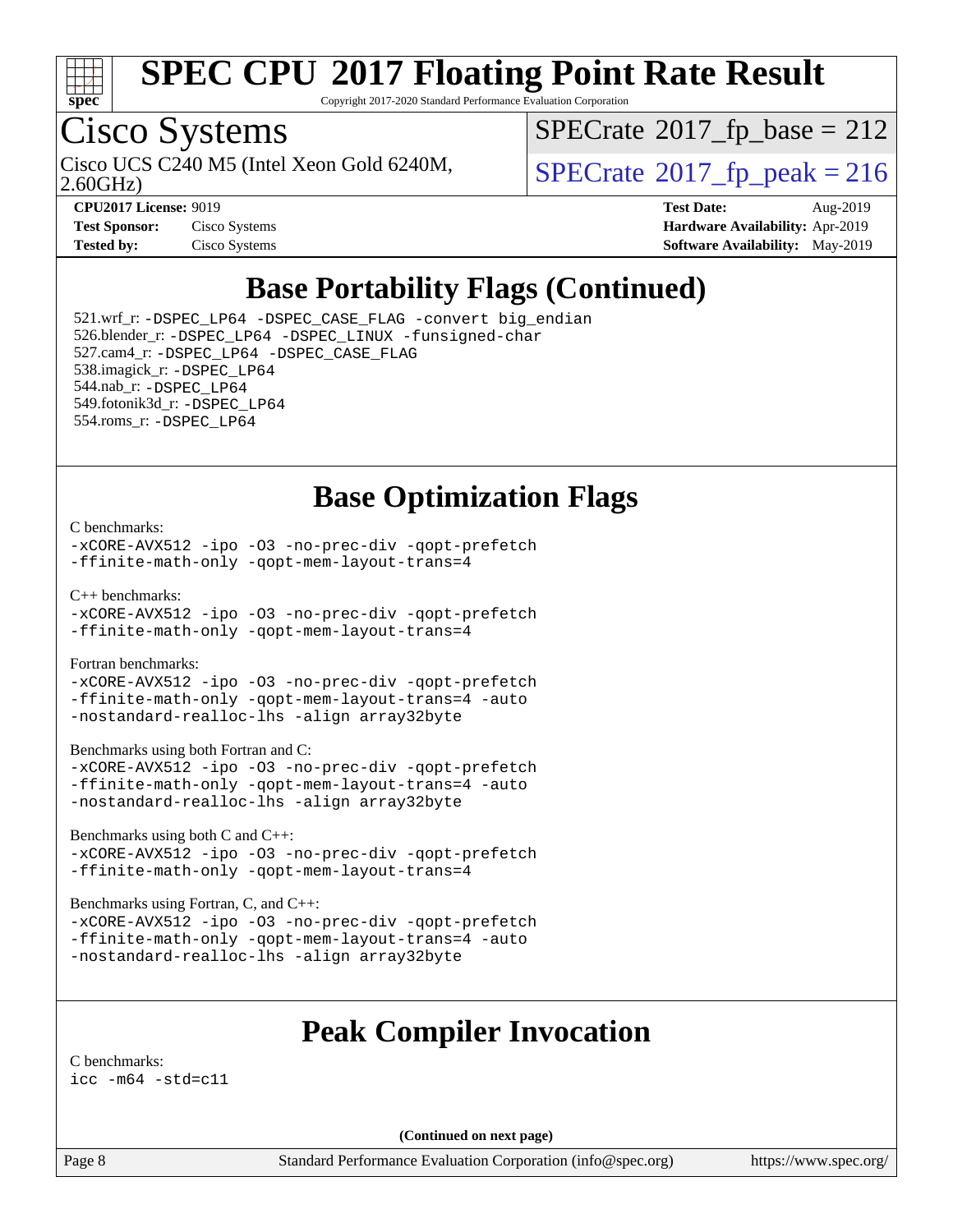

Copyright 2017-2020 Standard Performance Evaluation Corporation

### Cisco Systems

2.60GHz) Cisco UCS C240 M5 (Intel Xeon Gold 6240M,  $SPECrate@2017_fp\_peak = 216$  $SPECrate@2017_fp\_peak = 216$ 

 $SPECTate$ <sup>®</sup>[2017\\_fp\\_base =](http://www.spec.org/auto/cpu2017/Docs/result-fields.html#SPECrate2017fpbase) 212

**[CPU2017 License:](http://www.spec.org/auto/cpu2017/Docs/result-fields.html#CPU2017License)** 9019 **[Test Date:](http://www.spec.org/auto/cpu2017/Docs/result-fields.html#TestDate)** Aug-2019 **[Test Sponsor:](http://www.spec.org/auto/cpu2017/Docs/result-fields.html#TestSponsor)** Cisco Systems **[Hardware Availability:](http://www.spec.org/auto/cpu2017/Docs/result-fields.html#HardwareAvailability)** Apr-2019 **[Tested by:](http://www.spec.org/auto/cpu2017/Docs/result-fields.html#Testedby)** Cisco Systems **[Software Availability:](http://www.spec.org/auto/cpu2017/Docs/result-fields.html#SoftwareAvailability)** May-2019

### **[Peak Compiler Invocation \(Continued\)](http://www.spec.org/auto/cpu2017/Docs/result-fields.html#PeakCompilerInvocation)**

[C++ benchmarks:](http://www.spec.org/auto/cpu2017/Docs/result-fields.html#CXXbenchmarks) [icpc -m64](http://www.spec.org/cpu2017/results/res2019q3/cpu2017-20190819-16782.flags.html#user_CXXpeak_intel_icpc_64bit_4ecb2543ae3f1412ef961e0650ca070fec7b7afdcd6ed48761b84423119d1bf6bdf5cad15b44d48e7256388bc77273b966e5eb805aefd121eb22e9299b2ec9d9)

[Fortran benchmarks](http://www.spec.org/auto/cpu2017/Docs/result-fields.html#Fortranbenchmarks): [ifort -m64](http://www.spec.org/cpu2017/results/res2019q3/cpu2017-20190819-16782.flags.html#user_FCpeak_intel_ifort_64bit_24f2bb282fbaeffd6157abe4f878425411749daecae9a33200eee2bee2fe76f3b89351d69a8130dd5949958ce389cf37ff59a95e7a40d588e8d3a57e0c3fd751)

[Benchmarks using both Fortran and C](http://www.spec.org/auto/cpu2017/Docs/result-fields.html#BenchmarksusingbothFortranandC): [ifort -m64](http://www.spec.org/cpu2017/results/res2019q3/cpu2017-20190819-16782.flags.html#user_CC_FCpeak_intel_ifort_64bit_24f2bb282fbaeffd6157abe4f878425411749daecae9a33200eee2bee2fe76f3b89351d69a8130dd5949958ce389cf37ff59a95e7a40d588e8d3a57e0c3fd751) [icc -m64 -std=c11](http://www.spec.org/cpu2017/results/res2019q3/cpu2017-20190819-16782.flags.html#user_CC_FCpeak_intel_icc_64bit_c11_33ee0cdaae7deeeab2a9725423ba97205ce30f63b9926c2519791662299b76a0318f32ddfffdc46587804de3178b4f9328c46fa7c2b0cd779d7a61945c91cd35)

[Benchmarks using both C and C++](http://www.spec.org/auto/cpu2017/Docs/result-fields.html#BenchmarksusingbothCandCXX): [icpc -m64](http://www.spec.org/cpu2017/results/res2019q3/cpu2017-20190819-16782.flags.html#user_CC_CXXpeak_intel_icpc_64bit_4ecb2543ae3f1412ef961e0650ca070fec7b7afdcd6ed48761b84423119d1bf6bdf5cad15b44d48e7256388bc77273b966e5eb805aefd121eb22e9299b2ec9d9) [icc -m64 -std=c11](http://www.spec.org/cpu2017/results/res2019q3/cpu2017-20190819-16782.flags.html#user_CC_CXXpeak_intel_icc_64bit_c11_33ee0cdaae7deeeab2a9725423ba97205ce30f63b9926c2519791662299b76a0318f32ddfffdc46587804de3178b4f9328c46fa7c2b0cd779d7a61945c91cd35)

```
Benchmarks using Fortran, C, and C++: 
icpc -m64 icc -m64 -std=c11 ifort -m64
```
#### **[Peak Portability Flags](http://www.spec.org/auto/cpu2017/Docs/result-fields.html#PeakPortabilityFlags)**

Same as Base Portability Flags

### **[Peak Optimization Flags](http://www.spec.org/auto/cpu2017/Docs/result-fields.html#PeakOptimizationFlags)**

[C benchmarks](http://www.spec.org/auto/cpu2017/Docs/result-fields.html#Cbenchmarks):

```
 519.lbm_r: -prof-gen(pass 1) -prof-use(pass 2) -ipo -xCORE-AVX512
-O3 -no-prec-div -qopt-prefetch -ffinite-math-only
-qopt-mem-layout-trans=4
 538.imagick_r: -xCORE-AVX512 -ipo -O3 -no-prec-div -qopt-prefetch
-ffinite-math-only -qopt-mem-layout-trans=4
 544.nab_r: Same as 538.imagick_r
C++ benchmarks: 
 508.namd_r: -prof-gen(pass 1) -prof-use(pass 2) -ipo -xCORE-AVX512
-O3 -no-prec-div -qopt-prefetch -ffinite-math-only
```

```
-qopt-mem-layout-trans=4
```

```
 510.parest_r: -xCORE-AVX512 -ipo -O3 -no-prec-div -qopt-prefetch
-ffinite-math-only -qopt-mem-layout-trans=4
```
**(Continued on next page)**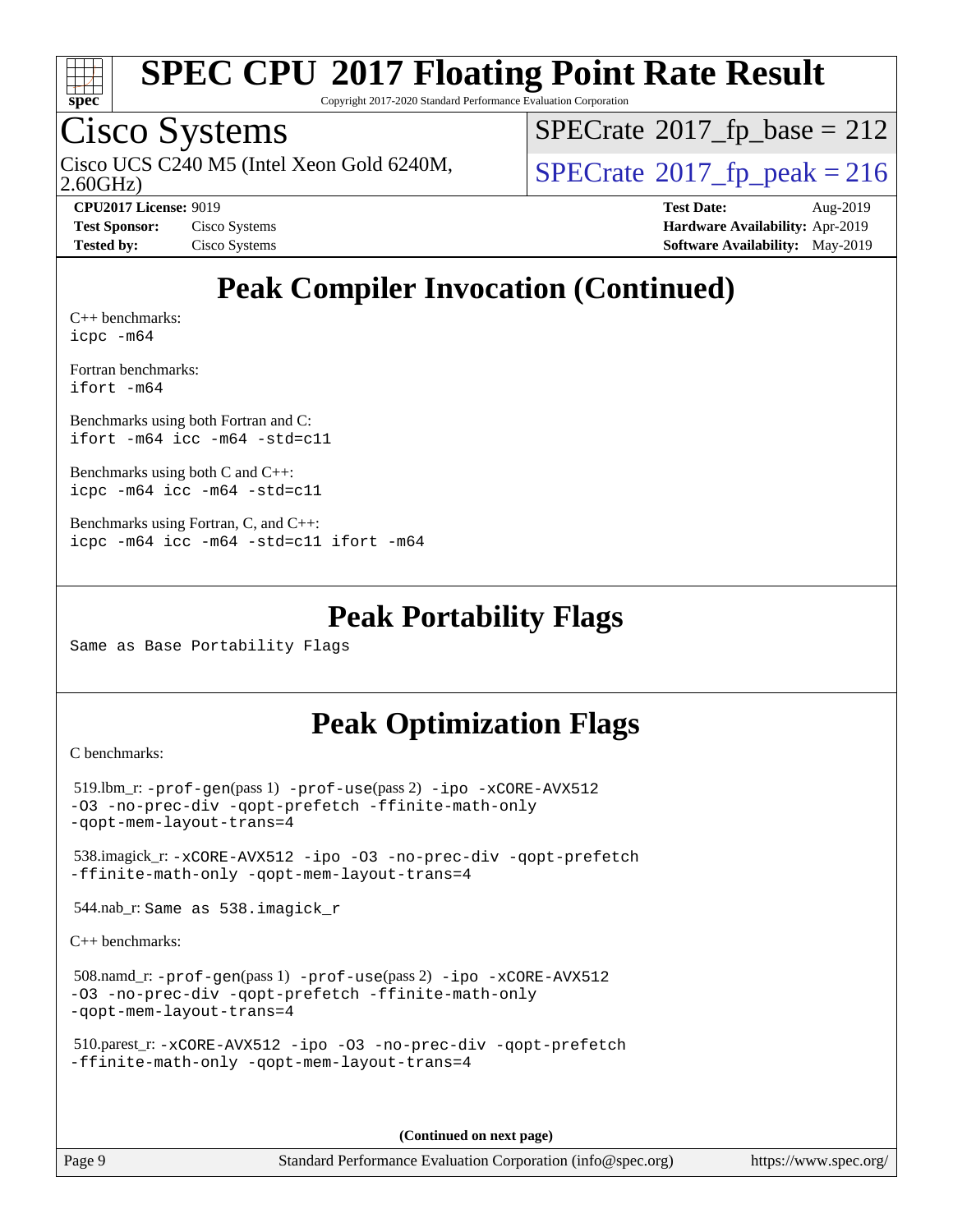

Copyright 2017-2020 Standard Performance Evaluation Corporation

# Cisco Systems

2.60GHz) Cisco UCS C240 M5 (Intel Xeon Gold 6240M,  $SPECrate@2017_fp\_peak = 216$  $SPECrate@2017_fp\_peak = 216$ 

 $SPECTate$ <sup>®</sup>[2017\\_fp\\_base =](http://www.spec.org/auto/cpu2017/Docs/result-fields.html#SPECrate2017fpbase) 212

| <b>Test Sponsor:</b> | Cisco Systems |
|----------------------|---------------|
| <b>Tested by:</b>    | Cisco Systems |

**[CPU2017 License:](http://www.spec.org/auto/cpu2017/Docs/result-fields.html#CPU2017License)** 9019 **[Test Date:](http://www.spec.org/auto/cpu2017/Docs/result-fields.html#TestDate)** Aug-2019 **[Hardware Availability:](http://www.spec.org/auto/cpu2017/Docs/result-fields.html#HardwareAvailability)** Apr-2019 **[Software Availability:](http://www.spec.org/auto/cpu2017/Docs/result-fields.html#SoftwareAvailability)** May-2019

## **[Peak Optimization Flags \(Continued\)](http://www.spec.org/auto/cpu2017/Docs/result-fields.html#PeakOptimizationFlags)**

[Fortran benchmarks](http://www.spec.org/auto/cpu2017/Docs/result-fields.html#Fortranbenchmarks):

 503.bwaves\_r: [-xCORE-AVX512](http://www.spec.org/cpu2017/results/res2019q3/cpu2017-20190819-16782.flags.html#user_peakFOPTIMIZE503_bwaves_r_f-xCORE-AVX512) [-ipo](http://www.spec.org/cpu2017/results/res2019q3/cpu2017-20190819-16782.flags.html#user_peakFOPTIMIZE503_bwaves_r_f-ipo) [-O3](http://www.spec.org/cpu2017/results/res2019q3/cpu2017-20190819-16782.flags.html#user_peakFOPTIMIZE503_bwaves_r_f-O3) [-no-prec-div](http://www.spec.org/cpu2017/results/res2019q3/cpu2017-20190819-16782.flags.html#user_peakFOPTIMIZE503_bwaves_r_f-no-prec-div) [-qopt-prefetch](http://www.spec.org/cpu2017/results/res2019q3/cpu2017-20190819-16782.flags.html#user_peakFOPTIMIZE503_bwaves_r_f-qopt-prefetch) [-ffinite-math-only](http://www.spec.org/cpu2017/results/res2019q3/cpu2017-20190819-16782.flags.html#user_peakFOPTIMIZE503_bwaves_r_f_finite_math_only_cb91587bd2077682c4b38af759c288ed7c732db004271a9512da14a4f8007909a5f1427ecbf1a0fb78ff2a814402c6114ac565ca162485bbcae155b5e4258871) [-qopt-mem-layout-trans=4](http://www.spec.org/cpu2017/results/res2019q3/cpu2017-20190819-16782.flags.html#user_peakFOPTIMIZE503_bwaves_r_f-qopt-mem-layout-trans_fa39e755916c150a61361b7846f310bcdf6f04e385ef281cadf3647acec3f0ae266d1a1d22d972a7087a248fd4e6ca390a3634700869573d231a252c784941a8) [-auto](http://www.spec.org/cpu2017/results/res2019q3/cpu2017-20190819-16782.flags.html#user_peakFOPTIMIZE503_bwaves_r_f-auto) [-nostandard-realloc-lhs](http://www.spec.org/cpu2017/results/res2019q3/cpu2017-20190819-16782.flags.html#user_peakEXTRA_FOPTIMIZE503_bwaves_r_f_2003_std_realloc_82b4557e90729c0f113870c07e44d33d6f5a304b4f63d4c15d2d0f1fab99f5daaed73bdb9275d9ae411527f28b936061aa8b9c8f2d63842963b95c9dd6426b8a) [-align array32byte](http://www.spec.org/cpu2017/results/res2019q3/cpu2017-20190819-16782.flags.html#user_peakEXTRA_FOPTIMIZE503_bwaves_r_align_array32byte_b982fe038af199962ba9a80c053b8342c548c85b40b8e86eb3cc33dee0d7986a4af373ac2d51c3f7cf710a18d62fdce2948f201cd044323541f22fc0fffc51b6)

549.fotonik3d\_r: Same as 503.bwaves\_r

 554.roms\_r: [-prof-gen](http://www.spec.org/cpu2017/results/res2019q3/cpu2017-20190819-16782.flags.html#user_peakPASS1_FFLAGSPASS1_LDFLAGS554_roms_r_prof_gen_5aa4926d6013ddb2a31985c654b3eb18169fc0c6952a63635c234f711e6e63dd76e94ad52365559451ec499a2cdb89e4dc58ba4c67ef54ca681ffbe1461d6b36)(pass 1) [-prof-use](http://www.spec.org/cpu2017/results/res2019q3/cpu2017-20190819-16782.flags.html#user_peakPASS2_FFLAGSPASS2_LDFLAGS554_roms_r_prof_use_1a21ceae95f36a2b53c25747139a6c16ca95bd9def2a207b4f0849963b97e94f5260e30a0c64f4bb623698870e679ca08317ef8150905d41bd88c6f78df73f19)(pass 2) [-ipo](http://www.spec.org/cpu2017/results/res2019q3/cpu2017-20190819-16782.flags.html#user_peakPASS1_FOPTIMIZEPASS2_FOPTIMIZE554_roms_r_f-ipo) [-xCORE-AVX512](http://www.spec.org/cpu2017/results/res2019q3/cpu2017-20190819-16782.flags.html#user_peakPASS2_FOPTIMIZE554_roms_r_f-xCORE-AVX512) [-O3](http://www.spec.org/cpu2017/results/res2019q3/cpu2017-20190819-16782.flags.html#user_peakPASS1_FOPTIMIZEPASS2_FOPTIMIZE554_roms_r_f-O3) [-no-prec-div](http://www.spec.org/cpu2017/results/res2019q3/cpu2017-20190819-16782.flags.html#user_peakPASS1_FOPTIMIZEPASS2_FOPTIMIZE554_roms_r_f-no-prec-div) [-qopt-prefetch](http://www.spec.org/cpu2017/results/res2019q3/cpu2017-20190819-16782.flags.html#user_peakPASS1_FOPTIMIZEPASS2_FOPTIMIZE554_roms_r_f-qopt-prefetch) [-ffinite-math-only](http://www.spec.org/cpu2017/results/res2019q3/cpu2017-20190819-16782.flags.html#user_peakPASS1_FOPTIMIZEPASS2_FOPTIMIZE554_roms_r_f_finite_math_only_cb91587bd2077682c4b38af759c288ed7c732db004271a9512da14a4f8007909a5f1427ecbf1a0fb78ff2a814402c6114ac565ca162485bbcae155b5e4258871) [-qopt-mem-layout-trans=4](http://www.spec.org/cpu2017/results/res2019q3/cpu2017-20190819-16782.flags.html#user_peakPASS1_FOPTIMIZEPASS2_FOPTIMIZE554_roms_r_f-qopt-mem-layout-trans_fa39e755916c150a61361b7846f310bcdf6f04e385ef281cadf3647acec3f0ae266d1a1d22d972a7087a248fd4e6ca390a3634700869573d231a252c784941a8) [-auto](http://www.spec.org/cpu2017/results/res2019q3/cpu2017-20190819-16782.flags.html#user_peakPASS2_FOPTIMIZE554_roms_r_f-auto) [-nostandard-realloc-lhs](http://www.spec.org/cpu2017/results/res2019q3/cpu2017-20190819-16782.flags.html#user_peakEXTRA_FOPTIMIZE554_roms_r_f_2003_std_realloc_82b4557e90729c0f113870c07e44d33d6f5a304b4f63d4c15d2d0f1fab99f5daaed73bdb9275d9ae411527f28b936061aa8b9c8f2d63842963b95c9dd6426b8a) [-align array32byte](http://www.spec.org/cpu2017/results/res2019q3/cpu2017-20190819-16782.flags.html#user_peakEXTRA_FOPTIMIZE554_roms_r_align_array32byte_b982fe038af199962ba9a80c053b8342c548c85b40b8e86eb3cc33dee0d7986a4af373ac2d51c3f7cf710a18d62fdce2948f201cd044323541f22fc0fffc51b6)

[Benchmarks using both Fortran and C](http://www.spec.org/auto/cpu2017/Docs/result-fields.html#BenchmarksusingbothFortranandC):  $-prof-qen(pass 1) -prof-use(pass 2) -ipo -xCORE-AVX512 -O3$  $-prof-qen(pass 1) -prof-use(pass 2) -ipo -xCORE-AVX512 -O3$  $-prof-qen(pass 1) -prof-use(pass 2) -ipo -xCORE-AVX512 -O3$  $-prof-qen(pass 1) -prof-use(pass 2) -ipo -xCORE-AVX512 -O3$  $-prof-qen(pass 1) -prof-use(pass 2) -ipo -xCORE-AVX512 -O3$  $-prof-qen(pass 1) -prof-use(pass 2) -ipo -xCORE-AVX512 -O3$  $-prof-qen(pass 1) -prof-use(pass 2) -ipo -xCORE-AVX512 -O3$  $-prof-qen(pass 1) -prof-use(pass 2) -ipo -xCORE-AVX512 -O3$ [-no-prec-div](http://www.spec.org/cpu2017/results/res2019q3/cpu2017-20190819-16782.flags.html#user_CC_FCpeak_f-no-prec-div) [-qopt-prefetch](http://www.spec.org/cpu2017/results/res2019q3/cpu2017-20190819-16782.flags.html#user_CC_FCpeak_f-qopt-prefetch) [-ffinite-math-only](http://www.spec.org/cpu2017/results/res2019q3/cpu2017-20190819-16782.flags.html#user_CC_FCpeak_f_finite_math_only_cb91587bd2077682c4b38af759c288ed7c732db004271a9512da14a4f8007909a5f1427ecbf1a0fb78ff2a814402c6114ac565ca162485bbcae155b5e4258871) [-qopt-mem-layout-trans=4](http://www.spec.org/cpu2017/results/res2019q3/cpu2017-20190819-16782.flags.html#user_CC_FCpeak_f-qopt-mem-layout-trans_fa39e755916c150a61361b7846f310bcdf6f04e385ef281cadf3647acec3f0ae266d1a1d22d972a7087a248fd4e6ca390a3634700869573d231a252c784941a8) [-auto](http://www.spec.org/cpu2017/results/res2019q3/cpu2017-20190819-16782.flags.html#user_CC_FCpeak_f-auto) [-nostandard-realloc-lhs](http://www.spec.org/cpu2017/results/res2019q3/cpu2017-20190819-16782.flags.html#user_CC_FCpeak_f_2003_std_realloc_82b4557e90729c0f113870c07e44d33d6f5a304b4f63d4c15d2d0f1fab99f5daaed73bdb9275d9ae411527f28b936061aa8b9c8f2d63842963b95c9dd6426b8a)

[Benchmarks using both C and C++](http://www.spec.org/auto/cpu2017/Docs/result-fields.html#BenchmarksusingbothCandCXX):

[-align array32byte](http://www.spec.org/cpu2017/results/res2019q3/cpu2017-20190819-16782.flags.html#user_CC_FCpeak_align_array32byte_b982fe038af199962ba9a80c053b8342c548c85b40b8e86eb3cc33dee0d7986a4af373ac2d51c3f7cf710a18d62fdce2948f201cd044323541f22fc0fffc51b6)

 511.povray\_r: [-prof-gen](http://www.spec.org/cpu2017/results/res2019q3/cpu2017-20190819-16782.flags.html#user_peakPASS1_CFLAGSPASS1_CXXFLAGSPASS1_LDFLAGS511_povray_r_prof_gen_5aa4926d6013ddb2a31985c654b3eb18169fc0c6952a63635c234f711e6e63dd76e94ad52365559451ec499a2cdb89e4dc58ba4c67ef54ca681ffbe1461d6b36)(pass 1) [-prof-use](http://www.spec.org/cpu2017/results/res2019q3/cpu2017-20190819-16782.flags.html#user_peakPASS2_CFLAGSPASS2_CXXFLAGSPASS2_LDFLAGS511_povray_r_prof_use_1a21ceae95f36a2b53c25747139a6c16ca95bd9def2a207b4f0849963b97e94f5260e30a0c64f4bb623698870e679ca08317ef8150905d41bd88c6f78df73f19)(pass 2) [-ipo](http://www.spec.org/cpu2017/results/res2019q3/cpu2017-20190819-16782.flags.html#user_peakPASS1_COPTIMIZEPASS1_CXXOPTIMIZEPASS2_COPTIMIZEPASS2_CXXOPTIMIZE511_povray_r_f-ipo) [-xCORE-AVX512](http://www.spec.org/cpu2017/results/res2019q3/cpu2017-20190819-16782.flags.html#user_peakPASS2_COPTIMIZEPASS2_CXXOPTIMIZE511_povray_r_f-xCORE-AVX512) [-O3](http://www.spec.org/cpu2017/results/res2019q3/cpu2017-20190819-16782.flags.html#user_peakPASS1_COPTIMIZEPASS1_CXXOPTIMIZEPASS2_COPTIMIZEPASS2_CXXOPTIMIZE511_povray_r_f-O3) [-no-prec-div](http://www.spec.org/cpu2017/results/res2019q3/cpu2017-20190819-16782.flags.html#user_peakPASS1_COPTIMIZEPASS1_CXXOPTIMIZEPASS2_COPTIMIZEPASS2_CXXOPTIMIZE511_povray_r_f-no-prec-div) [-qopt-prefetch](http://www.spec.org/cpu2017/results/res2019q3/cpu2017-20190819-16782.flags.html#user_peakPASS1_COPTIMIZEPASS1_CXXOPTIMIZEPASS2_COPTIMIZEPASS2_CXXOPTIMIZE511_povray_r_f-qopt-prefetch) [-ffinite-math-only](http://www.spec.org/cpu2017/results/res2019q3/cpu2017-20190819-16782.flags.html#user_peakPASS1_COPTIMIZEPASS1_CXXOPTIMIZEPASS2_COPTIMIZEPASS2_CXXOPTIMIZE511_povray_r_f_finite_math_only_cb91587bd2077682c4b38af759c288ed7c732db004271a9512da14a4f8007909a5f1427ecbf1a0fb78ff2a814402c6114ac565ca162485bbcae155b5e4258871) [-qopt-mem-layout-trans=4](http://www.spec.org/cpu2017/results/res2019q3/cpu2017-20190819-16782.flags.html#user_peakPASS1_COPTIMIZEPASS1_CXXOPTIMIZEPASS2_COPTIMIZEPASS2_CXXOPTIMIZE511_povray_r_f-qopt-mem-layout-trans_fa39e755916c150a61361b7846f310bcdf6f04e385ef281cadf3647acec3f0ae266d1a1d22d972a7087a248fd4e6ca390a3634700869573d231a252c784941a8)

 526.blender\_r: [-xCORE-AVX512](http://www.spec.org/cpu2017/results/res2019q3/cpu2017-20190819-16782.flags.html#user_peakCOPTIMIZECXXOPTIMIZE526_blender_r_f-xCORE-AVX512) [-ipo](http://www.spec.org/cpu2017/results/res2019q3/cpu2017-20190819-16782.flags.html#user_peakCOPTIMIZECXXOPTIMIZE526_blender_r_f-ipo) [-O3](http://www.spec.org/cpu2017/results/res2019q3/cpu2017-20190819-16782.flags.html#user_peakCOPTIMIZECXXOPTIMIZE526_blender_r_f-O3) [-no-prec-div](http://www.spec.org/cpu2017/results/res2019q3/cpu2017-20190819-16782.flags.html#user_peakCOPTIMIZECXXOPTIMIZE526_blender_r_f-no-prec-div) [-qopt-prefetch](http://www.spec.org/cpu2017/results/res2019q3/cpu2017-20190819-16782.flags.html#user_peakCOPTIMIZECXXOPTIMIZE526_blender_r_f-qopt-prefetch) [-ffinite-math-only](http://www.spec.org/cpu2017/results/res2019q3/cpu2017-20190819-16782.flags.html#user_peakCOPTIMIZECXXOPTIMIZE526_blender_r_f_finite_math_only_cb91587bd2077682c4b38af759c288ed7c732db004271a9512da14a4f8007909a5f1427ecbf1a0fb78ff2a814402c6114ac565ca162485bbcae155b5e4258871) [-qopt-mem-layout-trans=4](http://www.spec.org/cpu2017/results/res2019q3/cpu2017-20190819-16782.flags.html#user_peakCOPTIMIZECXXOPTIMIZE526_blender_r_f-qopt-mem-layout-trans_fa39e755916c150a61361b7846f310bcdf6f04e385ef281cadf3647acec3f0ae266d1a1d22d972a7087a248fd4e6ca390a3634700869573d231a252c784941a8)

[Benchmarks using Fortran, C, and C++:](http://www.spec.org/auto/cpu2017/Docs/result-fields.html#BenchmarksusingFortranCandCXX) [-xCORE-AVX512](http://www.spec.org/cpu2017/results/res2019q3/cpu2017-20190819-16782.flags.html#user_CC_CXX_FCpeak_f-xCORE-AVX512) [-ipo](http://www.spec.org/cpu2017/results/res2019q3/cpu2017-20190819-16782.flags.html#user_CC_CXX_FCpeak_f-ipo) [-O3](http://www.spec.org/cpu2017/results/res2019q3/cpu2017-20190819-16782.flags.html#user_CC_CXX_FCpeak_f-O3) [-no-prec-div](http://www.spec.org/cpu2017/results/res2019q3/cpu2017-20190819-16782.flags.html#user_CC_CXX_FCpeak_f-no-prec-div) [-qopt-prefetch](http://www.spec.org/cpu2017/results/res2019q3/cpu2017-20190819-16782.flags.html#user_CC_CXX_FCpeak_f-qopt-prefetch) [-ffinite-math-only](http://www.spec.org/cpu2017/results/res2019q3/cpu2017-20190819-16782.flags.html#user_CC_CXX_FCpeak_f_finite_math_only_cb91587bd2077682c4b38af759c288ed7c732db004271a9512da14a4f8007909a5f1427ecbf1a0fb78ff2a814402c6114ac565ca162485bbcae155b5e4258871) [-qopt-mem-layout-trans=4](http://www.spec.org/cpu2017/results/res2019q3/cpu2017-20190819-16782.flags.html#user_CC_CXX_FCpeak_f-qopt-mem-layout-trans_fa39e755916c150a61361b7846f310bcdf6f04e385ef281cadf3647acec3f0ae266d1a1d22d972a7087a248fd4e6ca390a3634700869573d231a252c784941a8) [-auto](http://www.spec.org/cpu2017/results/res2019q3/cpu2017-20190819-16782.flags.html#user_CC_CXX_FCpeak_f-auto) [-nostandard-realloc-lhs](http://www.spec.org/cpu2017/results/res2019q3/cpu2017-20190819-16782.flags.html#user_CC_CXX_FCpeak_f_2003_std_realloc_82b4557e90729c0f113870c07e44d33d6f5a304b4f63d4c15d2d0f1fab99f5daaed73bdb9275d9ae411527f28b936061aa8b9c8f2d63842963b95c9dd6426b8a) [-align array32byte](http://www.spec.org/cpu2017/results/res2019q3/cpu2017-20190819-16782.flags.html#user_CC_CXX_FCpeak_align_array32byte_b982fe038af199962ba9a80c053b8342c548c85b40b8e86eb3cc33dee0d7986a4af373ac2d51c3f7cf710a18d62fdce2948f201cd044323541f22fc0fffc51b6)

[The flags files that were used to format this result can be browsed at](tmsearch) <http://www.spec.org/cpu2017/flags/Intel-ic19.0u1-official-linux64.2019-07-09.html> <http://www.spec.org/cpu2017/flags/Cisco-Platform-Settings-V1.2-revH.2019-07-31.html>

[You can also download the XML flags sources by saving the following links:](tmsearch) <http://www.spec.org/cpu2017/flags/Intel-ic19.0u1-official-linux64.2019-07-09.xml> <http://www.spec.org/cpu2017/flags/Cisco-Platform-Settings-V1.2-revH.2019-07-31.xml>